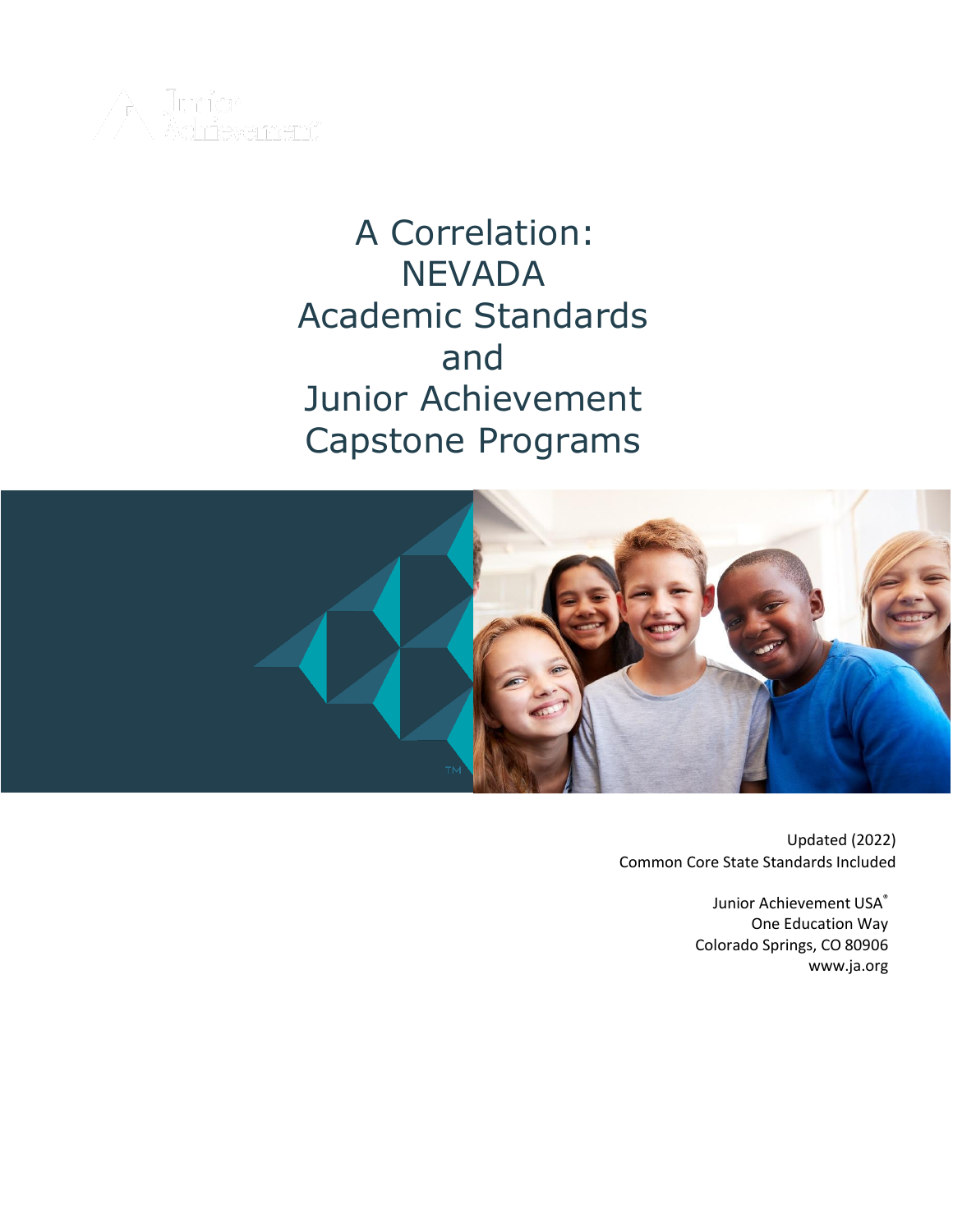#### Overview

The following correlation features the knowledge and skills that students are introduced to in JA Capstone Programs and how they correspond to the Nevadan Social Studies Framework. The correlation is not meant to be exhaustive, nor is it intended to infer that any one resource will completely address any given standard. It is designed to show how *JA BizTown®* and *JA Finance Park®* will enhance or complement efforts to meet educational standards. Alternate delivery methods, such as student self-guided, cover the same learning objectives for social studies standards and the JA Pathway Competencies. However, the varied implementation models may cause slight variation in English Language Arts and Mathematics correlations.

*JA BizTown* encompasses important elements of work readiness, entrepreneurship, and financial literacy, providing students with a solid foundation of business, economics, and free enterprise education. Through daily lessons, hands-on activities, and active participation in a simulated community designed to support differentiated learning styles, students develop a strong understanding of the relationship between what they learn in school and successful participation in an economy. *JA BizTown* helps prepare students for a lifetime of learning and academic achievement.

*JA BizTown Adventures* is an alternative (or supplement) to the simulated community experience when students do not have access to a facility. It provides the same great social studies, work readiness, entrepreneurship, and financial literacy concepts in an online self-guided format. *JA BizTown Adventures* can be easily used in remote implementation and independent study when combined with the student self-guided implementation of the *JA BizTown* curriculum. Both implementation options augment students' core curriculum in social studies, English language arts, and mathematics. Throughout the programs, students use critical-thinking skills to learn about key concepts as they explore and enhance their understanding of free enterprise.

*JA Finance Park* lessons address fundamental financial literacy and economic concepts, explore career interests and opportunities, and develop work-readiness skills. The lessons. culminate in a hands-on budgeting simulation that includes decisions related to income, expenses, savings, and credit.

The *JA Finance Park* program provides two curriculum levels: Entry Level and Advanced. The Entry Level curriculum is geared towards students who are new to personal finance or have never taken a financial literacy class. The JA Finance Park Advanced curriculum is geared towards high school students, and those with some prior knowledge of personal finances, allowing students a peek at their future financial decisions. All curriculum options provide educators a method of delivery that will best meet the needs of their students and culminate with a visit to JA Finance Park, a realistic on-site or mobile facility, where students engage with volunteers and put into practice what they've learned by developing a personal budget. JA Finance Park simulation is also available virtually in the classroom,

JA Finance Park Entry Level offers three implementations' options:

- **Traditional classroom format educator-led presentation**
- Project-Based Learning (PBL) format structured to include student group and independent work and a culminating project
- Student-self guided format designed for remote implementation and independent learning

JA Finance Park Advanced offers a teacher-led blended classroom curriculum with a number of optional self-guided extension activities.

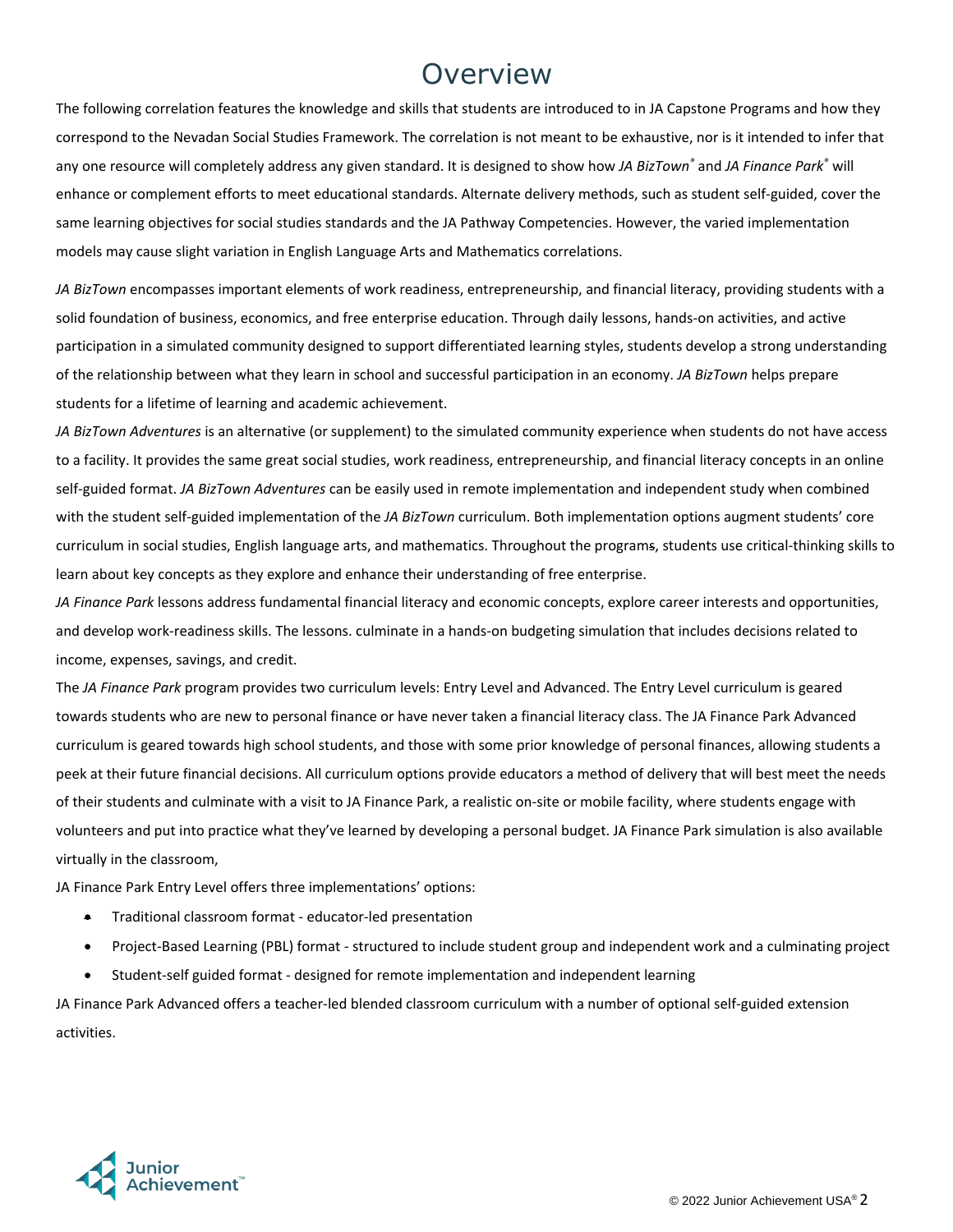| <b>Unit Description and Learning</b><br><b>Objectives</b>                                                                                                                                                                                                                                                                                                                                                                                                                                                                                                                                                                                                                                                                                                                                                                                                                                                                                                                                                                        | <b>Concepts and Skills</b>                                                                                                                                                                                                                                                                                                                    | <b>Social Studies</b>                                                                                               | English<br><b>Language Arts</b>                                                                                                                                                                                               | <b>Math</b>                                                                                                                                               |
|----------------------------------------------------------------------------------------------------------------------------------------------------------------------------------------------------------------------------------------------------------------------------------------------------------------------------------------------------------------------------------------------------------------------------------------------------------------------------------------------------------------------------------------------------------------------------------------------------------------------------------------------------------------------------------------------------------------------------------------------------------------------------------------------------------------------------------------------------------------------------------------------------------------------------------------------------------------------------------------------------------------------------------|-----------------------------------------------------------------------------------------------------------------------------------------------------------------------------------------------------------------------------------------------------------------------------------------------------------------------------------------------|---------------------------------------------------------------------------------------------------------------------|-------------------------------------------------------------------------------------------------------------------------------------------------------------------------------------------------------------------------------|-----------------------------------------------------------------------------------------------------------------------------------------------------------|
| <b>Unit 1: Financial Literacy</b><br>You must have money to spend<br>money. Students need to understand<br>this fundamental concept of earning<br>and spending if they are to grasp the<br>importance of sound personal<br>finance. This unit introduces students<br>to bank services and practices that<br>will help them to be successful in JA<br><i>BizTown</i> and in life.<br>Objectives:<br><b>Students will:</b><br>• Extrapolate services offered by<br>financial institutions<br>• Complete a bank account<br>application<br>• Demonstrate an ability to<br>endorse a paycheck<br>• Complete a deposit ticket<br>· Maintain a check register<br>correctly<br>• Describe the consequences of<br>insufficient funds<br>• Write and sign checks<br>• State the benefit of an interest-<br>earning savings account<br>• Explain how money in a savings<br>account grows<br>• Explore the differences between<br>checks, debit cards, and credit<br>cards<br>• Explain how money changes<br>hands when a debit card is used | <b>Concepts: Financial</b><br>institutions, Check<br>register, Goods and<br>services, Payment methods<br>Skills: Critical thinking,<br>reading for information,<br>reasoning, research, math<br>computation, active<br>listening, collaboration,<br>interrogative questioning,<br>visual interpretation, oral<br>and written<br>communication | SS.4.30<br>SS.4.31<br>SS.5.36<br>SS.5.37<br>SS.6-8.FL.1<br>SS.6-8.FL.2<br>SS.6-8.FL.3<br>SS.6-8.FL.5<br>SS.6-8.FL.7 | Grade 4<br>RIA.3<br>RI.4.4<br>RI.4.5<br>RI.4.7<br>SL.4.1<br>SL.4.3<br>L.4.4<br>Grade 5<br>RI.5.4<br>RI.5.5<br>RI.5.7<br>SL.5.1<br>L.5.1<br>L.5.3<br>L.5.4<br>Grade 6<br>RI.6.7<br>SL.6.1<br>SL.6.2<br>L.6.1<br>L.6.3<br>L.6.4 | <b>Grade 4</b><br>$4.$ NBT $.3$<br>$4.$ NBT $.4$<br>Grade 5<br>5.NBT.5<br>5.NBT.7<br>Grade 6<br>6.NS.3<br><b>Mathematical</b><br>Practices 4-6<br>$1 - 7$ |
| • Demonstrate use of a check<br>register to record a debit<br>purchase                                                                                                                                                                                                                                                                                                                                                                                                                                                                                                                                                                                                                                                                                                                                                                                                                                                                                                                                                           |                                                                                                                                                                                                                                                                                                                                               |                                                                                                                     |                                                                                                                                                                                                                               |                                                                                                                                                           |

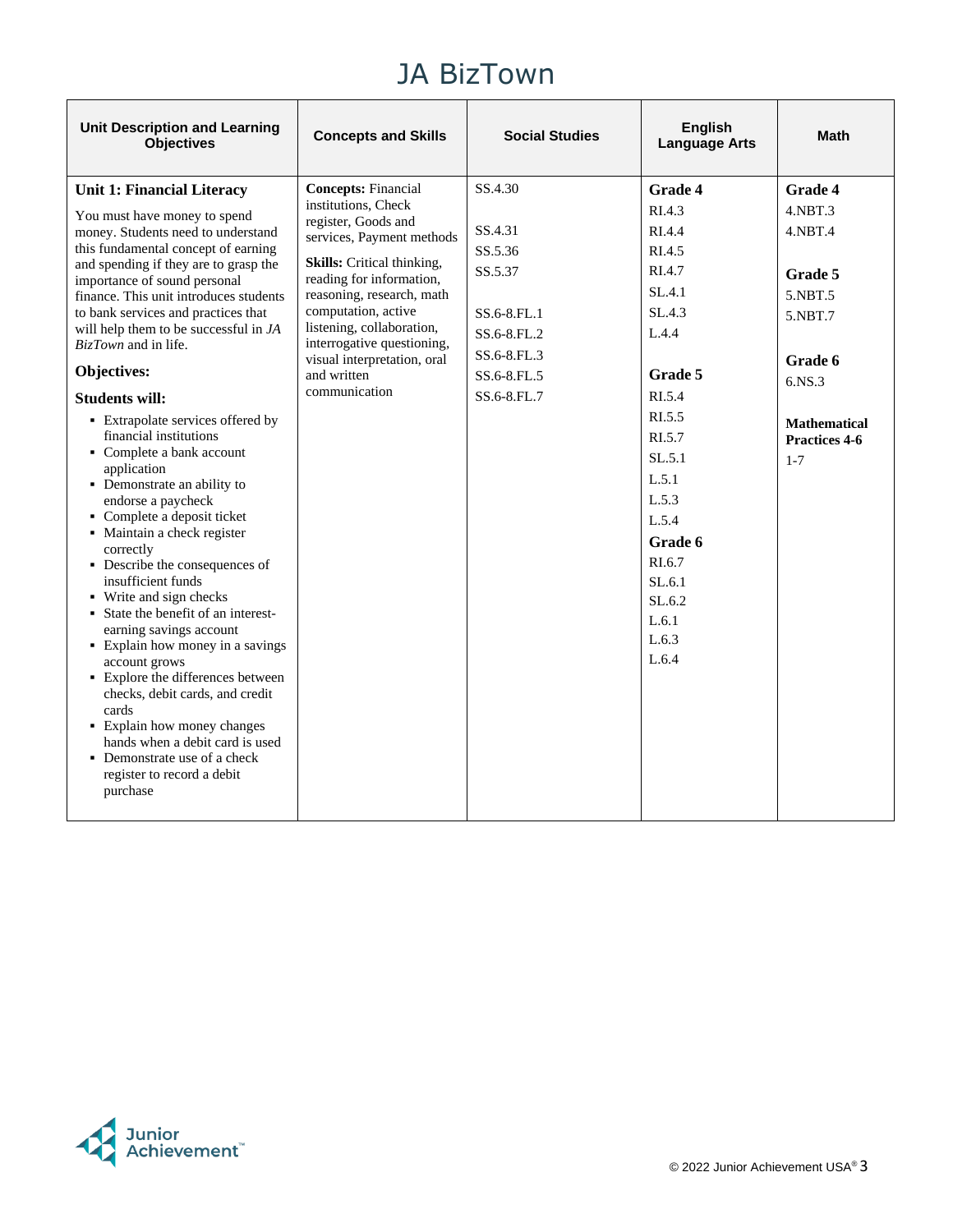| <b>Unit Description and Learning</b><br><b>Objectives</b>                                                                                                                                                                                                                                                                                                                                                                                                                                                                                                                                                                                                                                                                                                                                                                                                                                                                                                                                                                                       | <b>Concepts and Skills</b>                                                                                                                                                                                                                                                                                          | <b>Social Studies</b> | <b>English</b><br><b>Language Arts</b>                                                                                                                                                                                   | Math                                                                                               |
|-------------------------------------------------------------------------------------------------------------------------------------------------------------------------------------------------------------------------------------------------------------------------------------------------------------------------------------------------------------------------------------------------------------------------------------------------------------------------------------------------------------------------------------------------------------------------------------------------------------------------------------------------------------------------------------------------------------------------------------------------------------------------------------------------------------------------------------------------------------------------------------------------------------------------------------------------------------------------------------------------------------------------------------------------|---------------------------------------------------------------------------------------------------------------------------------------------------------------------------------------------------------------------------------------------------------------------------------------------------------------------|-----------------------|--------------------------------------------------------------------------------------------------------------------------------------------------------------------------------------------------------------------------|----------------------------------------------------------------------------------------------------|
| Unit 2: Community and<br><b>Economy</b>                                                                                                                                                                                                                                                                                                                                                                                                                                                                                                                                                                                                                                                                                                                                                                                                                                                                                                                                                                                                         | <b>Concepts: Circular</b><br>flow, Resources, Free                                                                                                                                                                                                                                                                  | SS.4.28<br>SS.5.39    | <b>Grade 4</b><br>RI.4.7                                                                                                                                                                                                 | <b>Grade 4</b><br>4.MD.4                                                                           |
| Students explore their role as citizens<br>of a community. They are introduced<br>to the concept of the circular flow of<br>money and goods in an economy.<br>They define basic economic concepts<br>and discuss the impact of taxes and<br>philanthropy.<br>Objectives:<br><b>Students will:</b><br>• Define various vocabulary terms<br>• Explain how good citizens have<br>a sense of responsibility to<br>others and to their community<br>• Identify goods, services, and<br>resources (human, natural, and<br>capital)<br>• Demonstrate the circular flow of<br>an economy<br>• Discover the function of<br>businesses in producing goods<br>and services<br>• Define scarcity and learn more<br>about free enterprise<br>• Identify the three basic<br>economic questions (what, how,<br>and for whom to produce)<br>• Understand why people pay<br>taxes<br>• Define gross pay and net pay<br>• Calculate tax by multiplying<br>with decimals<br>• Differentiate between public<br>goods and services and private<br>goods and services | enterprise, Scarcity<br><b>Skills:</b> Critical<br>thinking, interpretation,<br>innovation,<br>adaptability, self-<br>direction, role playing,<br>teamwork, economic<br>literacy, summarizing,<br>comparing and<br>contrasting, math<br>computation, posing<br>and answering<br>questions, visual<br>interpretation | SS.6-8.FL.2           | W.4.8<br>SL.4.1<br>SL.4.2<br>SL.4.3<br>L.4.1<br>L.4.4<br>L.4.6<br>Grade 5<br>RI.5.7<br>W.5.8<br>SL.5.1<br>SL.5.2<br>SL.5.3<br>L.5.1<br>L.5.4<br>L.5.6<br>Grade 6<br>R.6.7<br>SL.6.1<br>SL.6.2<br>L.6.1<br>L.6.4<br>L.6.6 | Grade 5<br>5.MD.2<br><b>Mathematical</b><br>Practices 4-6<br>1<br>$\overline{2}$<br>$\overline{4}$ |
| • Give examples of philanthropy                                                                                                                                                                                                                                                                                                                                                                                                                                                                                                                                                                                                                                                                                                                                                                                                                                                                                                                                                                                                                 |                                                                                                                                                                                                                                                                                                                     |                       |                                                                                                                                                                                                                          |                                                                                                    |

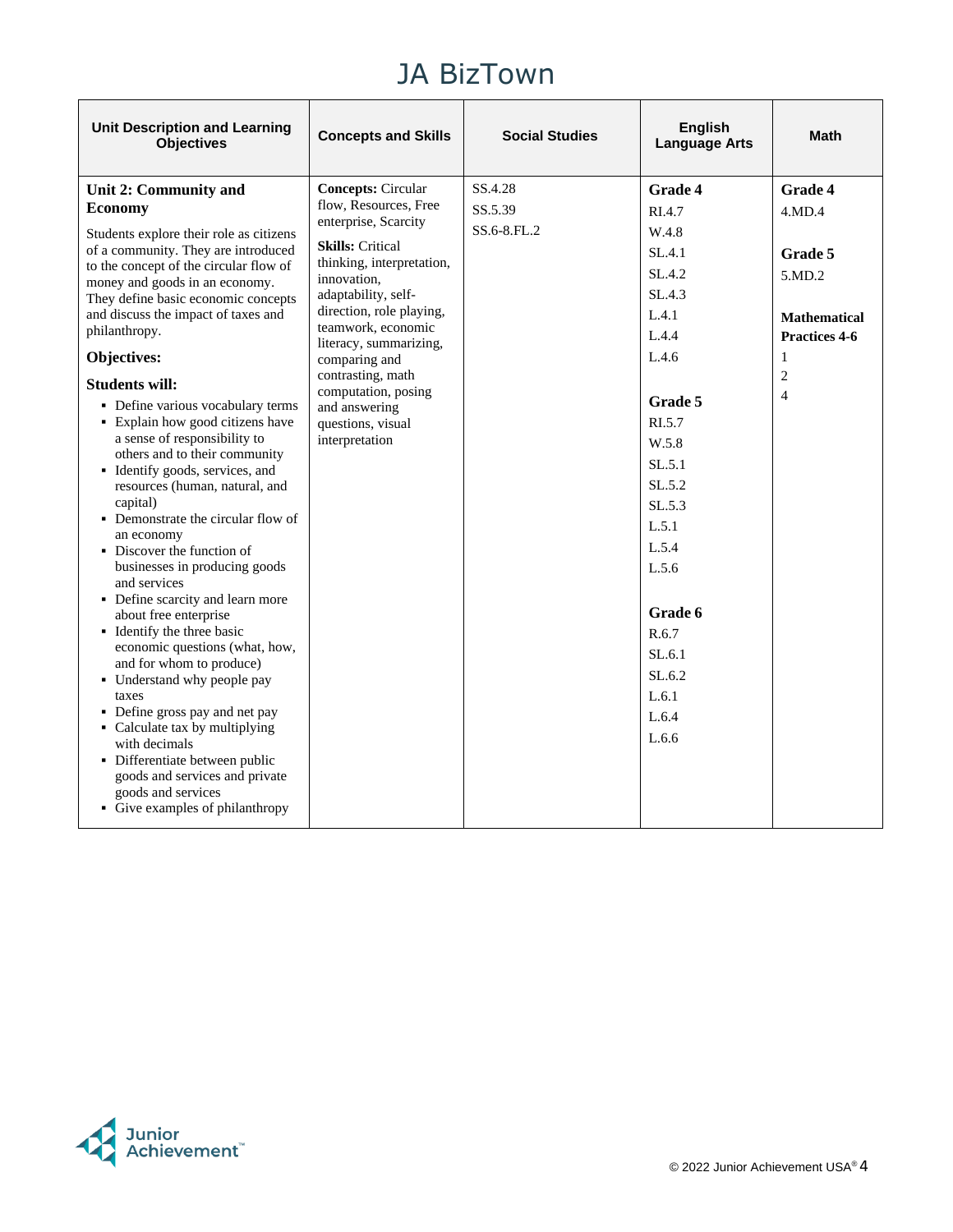| <b>Unit Description and Learning</b><br><b>Objectives</b>                                                                                                                                                                                                                                                                                                                                                                                                                                                                                                                                                                                                                                                                                                                                                                                                                                                                                                | <b>Concepts and Skills</b>                                                                                                                                                                                                                                                                                                                                                           | <b>Social Studies</b>                                                                            | <b>English</b><br><b>Language Arts</b>                                                                                                                                                            | <b>Math</b>                                                                                                        |
|----------------------------------------------------------------------------------------------------------------------------------------------------------------------------------------------------------------------------------------------------------------------------------------------------------------------------------------------------------------------------------------------------------------------------------------------------------------------------------------------------------------------------------------------------------------------------------------------------------------------------------------------------------------------------------------------------------------------------------------------------------------------------------------------------------------------------------------------------------------------------------------------------------------------------------------------------------|--------------------------------------------------------------------------------------------------------------------------------------------------------------------------------------------------------------------------------------------------------------------------------------------------------------------------------------------------------------------------------------|--------------------------------------------------------------------------------------------------|---------------------------------------------------------------------------------------------------------------------------------------------------------------------------------------------------|--------------------------------------------------------------------------------------------------------------------|
| <b>Unit 3: Work Readiness</b><br>Citizens learn how their interests and<br>skills can lead to exciting careers.<br>They have an opportunity to assess<br>their own skills and interests and to<br>see what kinds of jobs are available<br>at JA BizTown. They have an<br>opportunity to fill out a job<br>application and experience the job<br>interview process.<br>Objectives:<br><b>Students will:</b><br>• Recognize their interests and<br>skills<br>• Explain the relevance of<br>interests and skills in career<br>exploration and planning<br>• Distinguish the differences<br>among the four primary career<br>types: people, ideas, data, and<br>things<br>• Categorize STEM careers into<br>different types<br>• Demonstrate appropriate<br>workplace behaviors<br>• Define resume, job interview,<br>and applicant<br>• Complete a job application<br>• Model appropriate business<br>greetings<br>• Demonstrate proper interview<br>skills | <b>Concepts:</b> Interests<br>and skills, Careers, Soft<br>skills, Jobs<br>Skills: Word<br>recognition and<br>understanding,<br>discussion, self-<br>direction, interrogative<br>questioning, critical<br>thinking, problem<br>solving, reasoning,<br>interpretation, personal<br>expression,<br>cooperation, public<br>speaking and listening,<br>adaptability, self-<br>discipline | SS.4.33<br>SS.6-8.FL.2<br>SS.6-8.FL.10<br><b>Employability Skills</b><br>1.2.1<br>1.2.7<br>1.2.8 | <b>Grade 4</b><br>RI.4.4<br>SL.4.1<br>L.4.1<br>L.4.2<br>L.4.4<br>L.4.6<br>Grade 5<br>RI.5.4<br>SL.5.1<br>L.5.1<br>L.5.2<br>L.5.4<br>L.5.6<br>Grade 6<br>SL.6.1<br>L.6.1<br>L.6.2<br>L6.4<br>L.6.6 | <b>Grade 4</b><br>4.MD.4<br>Grade 5<br>5.MD.2<br><b>Mathematical</b><br>Practices 4-6<br>$\overline{c}$<br>$4 - 6$ |

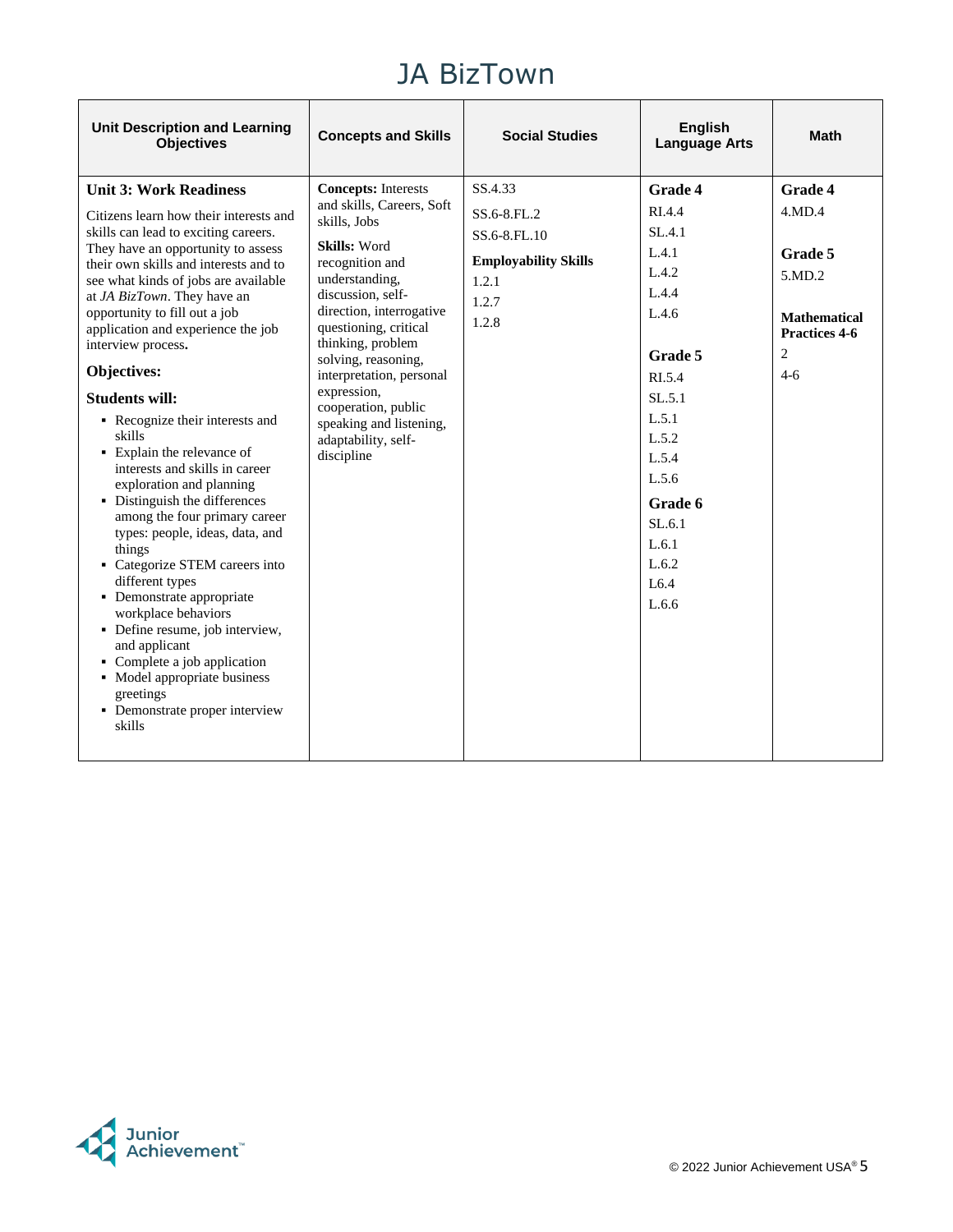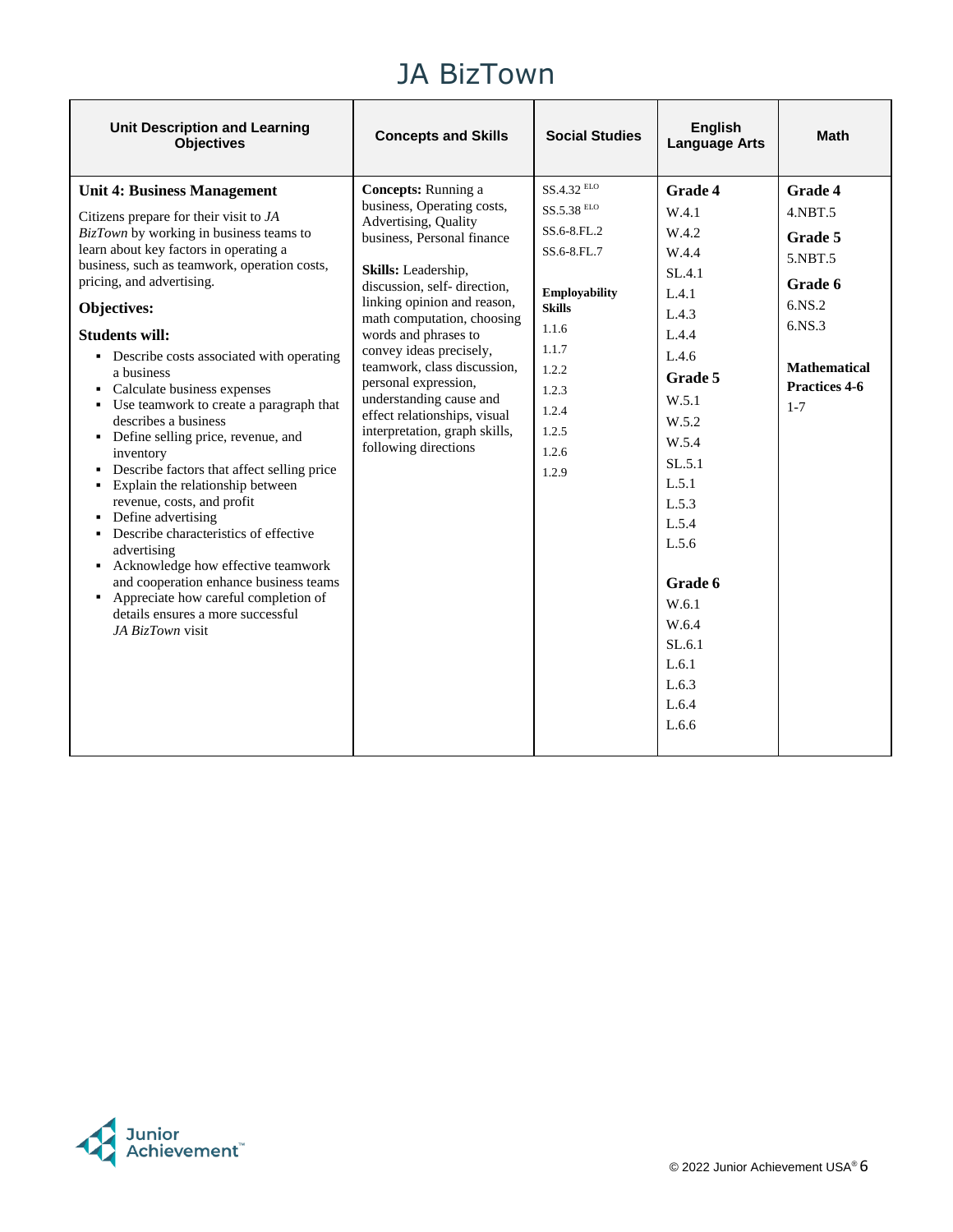| <b>Unit Description and Learning</b><br><b>Objectives</b>                                                                                                                                                                                                                                                                                                                                                                                                                                                                                                                                                                                                                                                                                                                                                                                                       | <b>Concepts and Skills</b>                                                                                                                                                                                                                                                                                                                                     | <b>Social Studies</b>                                                                                                                                                                                                                                                                                               | <b>English</b><br><b>Language Arts</b>                                                                                                                                            | <b>Math</b>                                                                  |
|-----------------------------------------------------------------------------------------------------------------------------------------------------------------------------------------------------------------------------------------------------------------------------------------------------------------------------------------------------------------------------------------------------------------------------------------------------------------------------------------------------------------------------------------------------------------------------------------------------------------------------------------------------------------------------------------------------------------------------------------------------------------------------------------------------------------------------------------------------------------|----------------------------------------------------------------------------------------------------------------------------------------------------------------------------------------------------------------------------------------------------------------------------------------------------------------------------------------------------------------|---------------------------------------------------------------------------------------------------------------------------------------------------------------------------------------------------------------------------------------------------------------------------------------------------------------------|-----------------------------------------------------------------------------------------------------------------------------------------------------------------------------------|------------------------------------------------------------------------------|
| <b>Unit 5: Visit and Debrief</b><br>Citizens participate in the JA BizTown<br>simulation and then return to class for a<br>debriefing lesson to ensure they have a well-<br>rounded learning experience. The debrief<br>lesson allows citizens to reflect on their JA<br>BizTown experience and further identify the<br>relevance of classroom learning to their<br>future plans and goals.<br>Objectives:<br><b>Students will:</b><br>• Function in their job capacity at<br>JA BizTown<br>• Manage their personal finances and<br>time<br>• Carry out responsibilities of<br>citizenship, such as voting and obeying<br>laws<br>Evaluate team performance at<br>٠<br>JA BizTown<br>• Explain the circular flow of economic<br>activity<br>Describe how citizens use financial<br>institutions<br>Describe how citizens work within a<br>٠<br>quality business | <b>Concepts: Business</b><br>management,<br>Economics, Free<br>enterprise, Performance<br>evaluation<br>Skills: Self-direction,<br>planning, self-<br>discipline, adaptability,<br>initiative, interpersonal<br>communication, math<br>computation,<br>teamwork, self-<br>reflection, self-<br>expression, recalling<br>and presenting relevant<br>information | SS.4.28<br>SS.4.30<br>SS.4.31<br>SS.4.33<br>SS.5.36<br>SS.5.37<br>SS.5.39<br>SS.6-8.FL.1<br>SS.6-8.FL.2<br>SS.6-8.FL.3<br>SS.6-8.FL.5<br>SS.6-8.FL.7<br>SS.6-8.FL.10<br>Employability<br><b>Skills</b><br>1.1.1<br>1.1.2<br>1.1.3<br>1.1.4<br>1.1.5<br>1.2.2<br>1.2.3<br>1.2.4<br>1.2.5<br>1.2.6<br>1.2.9<br>1.2.10 | <b>Grade 4</b><br>W.4.1<br>SL.4.1<br>SL.4.4<br>L.4.1<br>L.4.6<br>Grade 5<br>W.5.1<br>SL.5.1<br>SL.5.4<br>L.5.1<br>L.5.6<br>Grade 6<br>W.6.1<br>SL.6.1<br>SL.6.4<br>L.6.1<br>L.6.4 | Grade 5<br>5.NBT.5<br><b>Mathematical</b><br><b>Practices 4-6</b><br>$1 - 7$ |

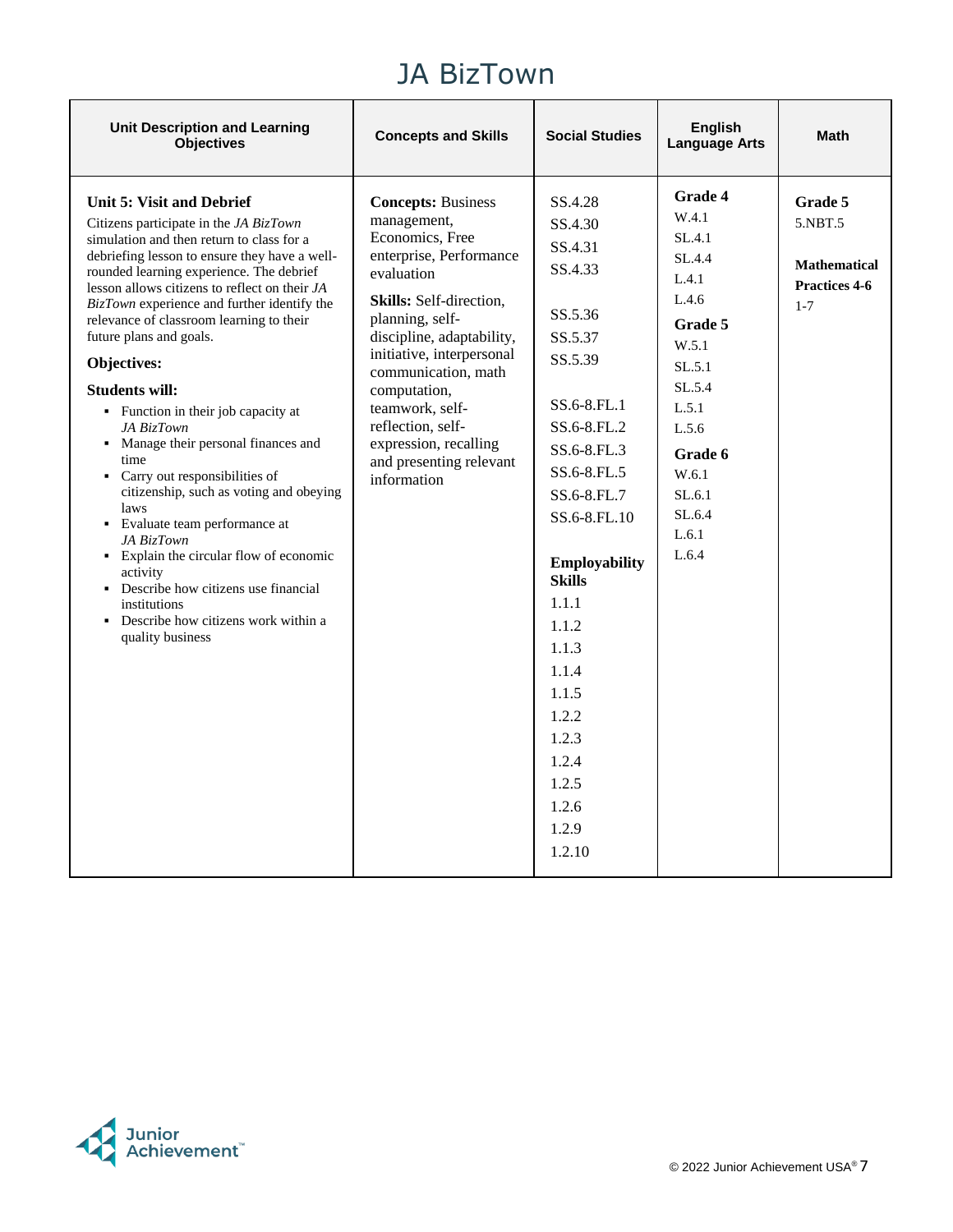# JA Biz Town Adventures

| <b>Session Details</b>                                                                                                                                                                                                                                                                                                                                                                                                                                                                                                                                                                                                                                                                                                                                                                                                                                  | <b>Financial Literacy</b><br><b>Standards</b> | <b>Social Studies</b> | <b>Common Core</b><br><b>ELA</b>                                                                                                                                            | <b>Common</b><br><b>Core Math</b>                                                                           |
|---------------------------------------------------------------------------------------------------------------------------------------------------------------------------------------------------------------------------------------------------------------------------------------------------------------------------------------------------------------------------------------------------------------------------------------------------------------------------------------------------------------------------------------------------------------------------------------------------------------------------------------------------------------------------------------------------------------------------------------------------------------------------------------------------------------------------------------------------------|-----------------------------------------------|-----------------------|-----------------------------------------------------------------------------------------------------------------------------------------------------------------------------|-------------------------------------------------------------------------------------------------------------|
| <b>Adventure One: CEO</b><br>AS CEO students discover some of the<br>responsibilities of running a business. They<br>match their interests and skills to choose a<br>corporation to lead, use the company's<br>mission statement to make a strategic<br>decision, explore market analysis to identify a<br>target market, compare applicant resumes to<br>make a hiring decision while considering the<br>company budget, and compile a letter to<br>encourage customers.<br>Objectives:<br><b>Students will:</b><br>• Use knowledge of skills and interests to<br>select a company<br>• Compare potential customers<br>• Identify target market<br>• Make a strategic decision<br>• Identify points in a mission statement<br>• Compare applicant resumes<br>• Make a budget-based decision<br>• Create a letter by making appropriate<br>word choices |                                               |                       | Grade 4<br>$RI.4.1 - 5$<br>RI.4.7,10<br>W.4.2b,2d,2e<br>W.4.8<br>SL.4.3<br>L.4.4,6<br>Grade 5<br>$R1.5.1-5$<br>RI.5.7,10<br>W.5. 2b, 2d, 2e<br>W.5.8<br>SL.5.3<br>$L.5.4-6$ | 4.0a.1<br>$4.$ nbt. $4$                                                                                     |
| <b>Adventure Two CFO</b><br>As CFO students make budget decisions<br>following a decision-making process and<br>mathematical formula. They determine how<br>much to charge for their services and which<br>companies' services offer the best value. They<br>explore the need for cyber insurance to<br>prevent online security breaches and review<br>the company's mission statement.<br>Objectives:<br><b>Students will:</b><br>• Use knowledge of skills and interests to<br>select a company<br>Deduct taxes to calculate net pay<br>Determine price of items to make a<br>profit using a formula<br>• Compare costs to make budget<br>decisions<br>Read terms and conditions to compare<br>٠<br>offers<br>• Evaluate proposals as part of a<br>decision-making process                                                                            |                                               |                       | Grade 4<br>$RI.4.1-5$<br>RI.4.7,10<br>W.4.2b,2d,2e<br>W.4.8<br>SL.4.3<br>L.4.4,6<br>Grade 5<br>RI.5.1-5<br>RI.5.7,10<br>W.5. 2b, 2d, 2e<br>W.5.8<br>SL.5.3<br>$L.5.4-6$     | 4.oa.1<br>$4.$ nbt. $1-2$<br>$4.$ nbt $.3$<br>$4.$ nbt. $4-6$<br>$4.nf.5-6$<br>$5.$ nbt. $1-2$<br>5.nbt.4-5 |

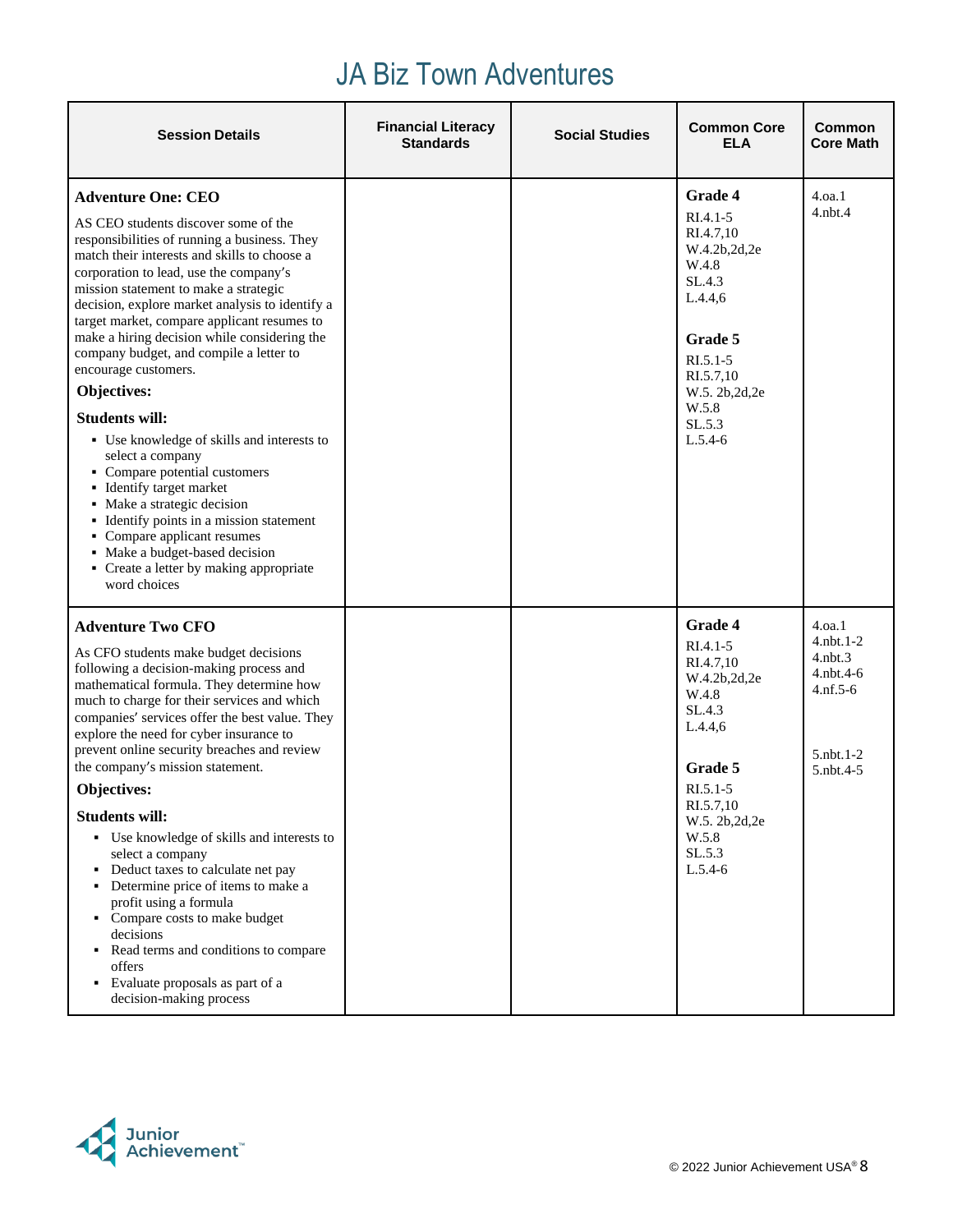# JA Biz Town Adventures

| <b>Session Details</b>                                                                                                                                                                                                                                                                                                                                                                                                                                                                                                                                                                                                                                                                                                                                                                                                                                            | <b>Financial Literacy</b><br><b>Standards</b> | <b>Social Studies</b> | <b>Common Core</b><br><b>ELA</b>                                                                                                                                              | <b>Common Core</b><br>Math                                                                               |
|-------------------------------------------------------------------------------------------------------------------------------------------------------------------------------------------------------------------------------------------------------------------------------------------------------------------------------------------------------------------------------------------------------------------------------------------------------------------------------------------------------------------------------------------------------------------------------------------------------------------------------------------------------------------------------------------------------------------------------------------------------------------------------------------------------------------------------------------------------------------|-----------------------------------------------|-----------------------|-------------------------------------------------------------------------------------------------------------------------------------------------------------------------------|----------------------------------------------------------------------------------------------------------|
| <b>Adventure Three: Marketing</b><br><b>Director</b><br>As Marketing Director, students use their<br>knowledge of skills and interests to<br>choose a company to work for. They<br>identify an idea for a new product or<br>service and use a decision-making<br>strategy to refine their idea, identify a<br>target market, and plan an advertising<br>campaign that is consistent with the<br>business mission statement.<br>Objectives:<br><b>Students will:</b><br>• Use knowledge of skills and interests to<br>select a company<br>• Identify an idea for a new product or<br>service<br>• Attempt to resolve solutions to<br>customer pain points<br>• Identify characteristics of target<br>markets<br>• Explore advertising avenues and<br>marketing tools<br>• Plan a marketing campaign<br>• Compare cost effectiveness of different<br>advertisements |                                               |                       | <b>Grade 4</b><br>$RI.4.1 - 5$<br>RI.4.7,8,10<br>SL.4.3<br>L.4.4,6<br>Grade 5<br>RI.5.1-5<br>RI.5.7,8,10<br>SL.5.3<br>$L.5.4-6$                                               | 4.0a.1<br>$4.$ nbt. $4$<br>$5.$ nbt.1-2                                                                  |
| <b>Adventure Four: Sales Manager</b><br>Once the Sales manager chooses which<br>company he or she will represent, they<br>will be lead through decision making and<br>problem-solving processes to make hiring<br>and customer service decisions based on<br>budget and work ethic parameters.<br>Objectives:<br><b>Students will:</b><br>• Use knowledge of skills and interests<br>to select a company<br>• Explore traits that convey good work<br>ethic<br>Compare resumes<br>Use a decision-making process to<br>make hiring decisions<br>Use a problem-solving process to<br>٠<br>improve customer service                                                                                                                                                                                                                                                  |                                               |                       | Grade 4<br>$RI.4.1 - 5$<br>RI.4.7,10<br>W.4.2b,2d,2e<br>W.4.8<br>SL.4.3<br>L.4.4,6<br>Grade 5<br>$RI.5.1 - 5$<br>RI.5.7,10<br>W.5. 2b, 2d, 2e<br>W.5.8<br>SL.5.3<br>$L.5.4-6$ | 4.0a.1<br>$4.$ nbt. $1-2$<br>$4.$ nbt $.3$<br>$4.$ nbt. $4-6$<br>$4.nf.5-6$<br>$5.$ nbt.1-2<br>5.nbt.4-5 |

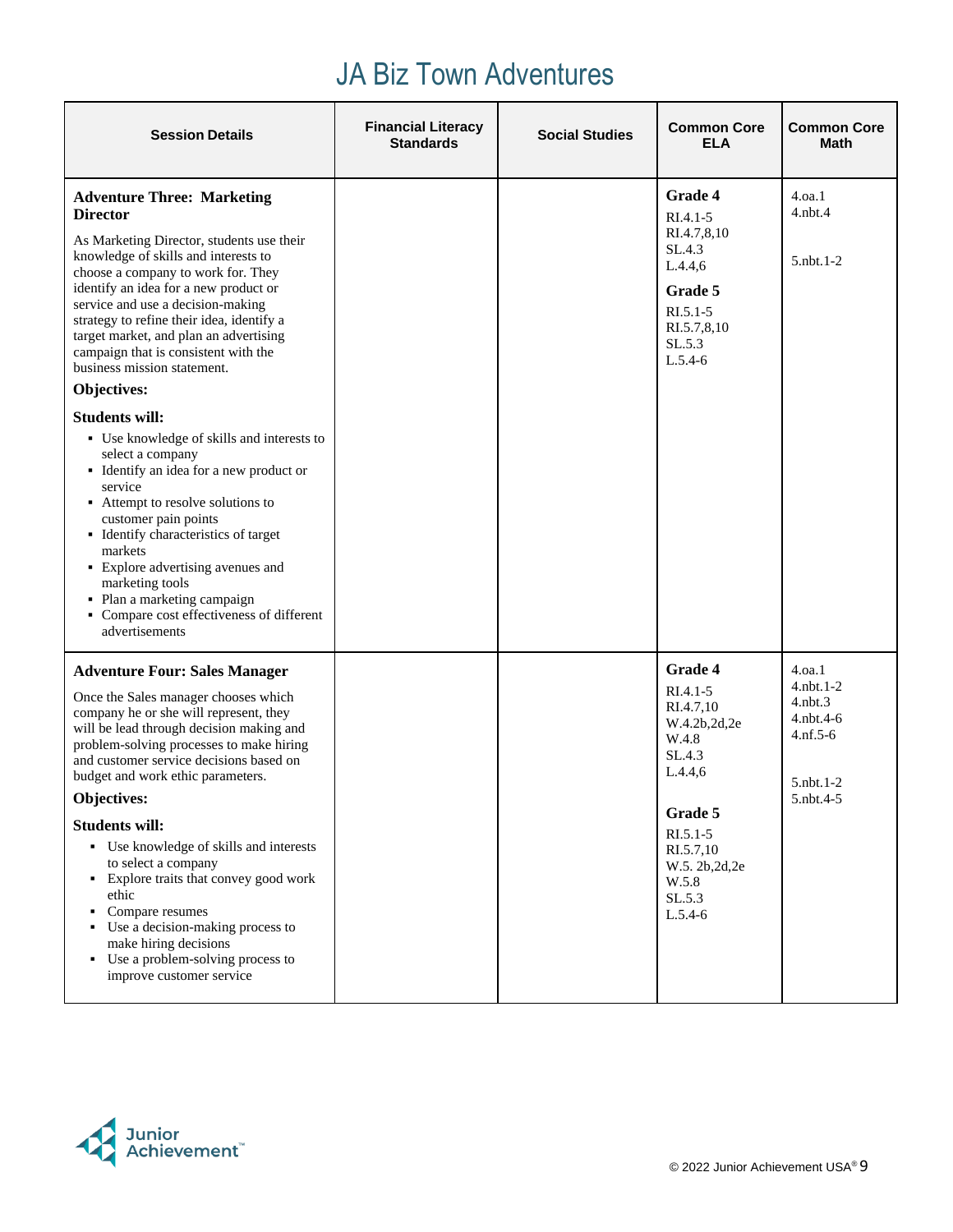# JA Biz Town Adventures

|                                                                                                                                                                                                                                                                                                                                                                                                                                                                                                                                                                                                                                                                                                                                                                                                                                                                                                                                                                                                                                                                                                                                                                                                                                                                                                                                                                 | <b>Session Details</b> | <b>Common Core</b><br><b>Common Core</b><br>Math |
|-----------------------------------------------------------------------------------------------------------------------------------------------------------------------------------------------------------------------------------------------------------------------------------------------------------------------------------------------------------------------------------------------------------------------------------------------------------------------------------------------------------------------------------------------------------------------------------------------------------------------------------------------------------------------------------------------------------------------------------------------------------------------------------------------------------------------------------------------------------------------------------------------------------------------------------------------------------------------------------------------------------------------------------------------------------------------------------------------------------------------------------------------------------------------------------------------------------------------------------------------------------------------------------------------------------------------------------------------------------------|------------------------|--------------------------------------------------|
| Grade 4<br><b>Adventure Five: Consumer</b><br>4.0a.1<br>$4.$ nbt. $1-2$<br>$RI.4.1 - 5$<br>As consumer, students make financial<br>$4.$ n $bt.3$<br>RI.4.7,10<br>decisions and choices having to do with<br>$4.$ nbt $.4$<br>SL.4.3<br>bank accounts and types of payments.<br>L.4.4,6<br>They learn to keep a transaction register,<br>calculate net pay, choose needs over<br>Grade 5<br>$5.$ nbt. 1-2<br>wants, and set and re-evaluate a budget.<br>$RI.5.1 - 5$<br><b>Objectives:</b><br>RI.5.7,10<br>SL.5.3<br><b>Students will:</b><br>$L.5.4-6$<br>• Define gross pay and net pay and<br>calculate net pay<br>• Identify services offered by financial<br>institutions.<br>Explore a bank account application<br>٠<br>Identify parts of a transaction register<br>Explain the importance of a savings<br>٠<br>account<br>• Explore the differences between<br>checks, debit cards, and credit cards<br>and other forms of electronic<br>payments.<br>• Explain how money changes hands<br>when a debit card or electronic<br>payment form is used.<br>• Demonstrate use of a transaction<br>register to record a debit purchase.<br>Distinguish between needs and wants<br>• Create a budget based on monthly<br>income<br>• Use fixed costs and needs to make<br>budget decisions<br>• Make shopping decisions based on<br>budget and opportunity cost |                        |                                                  |

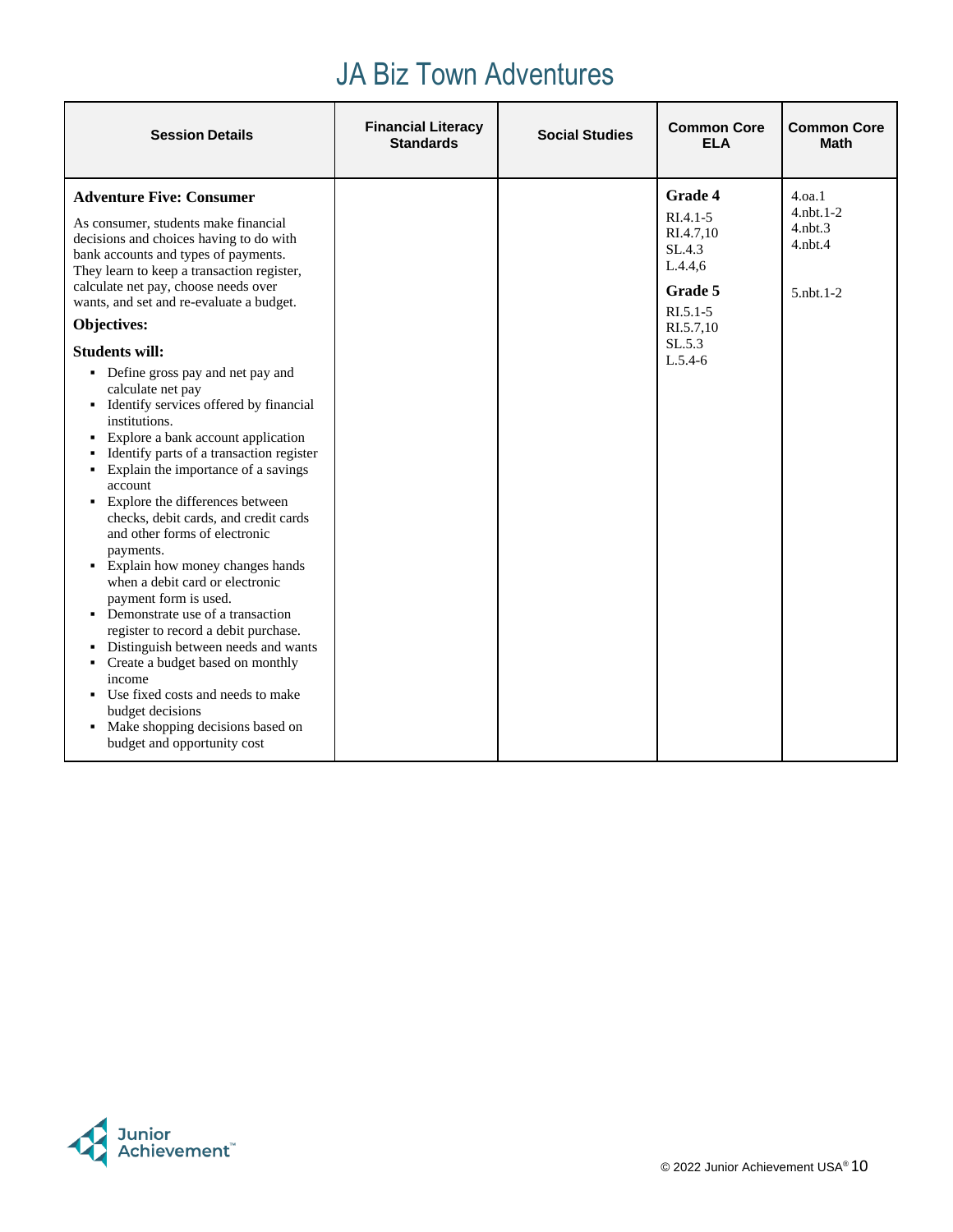# JA Finance Park

| <b>Unit Description</b>                                                                                                                                                                                                                                                                                                                                                                                                                                                                                                                                                                                                   | <b>Concepts and Skills</b>                                                                                                                                                                                                                                                                                                                                                                                  | <b>Social Studies</b>                                                                                                                                       | <b>English Language</b><br>Arts                                                                                                                                                                                          | <b>Math</b>                                                                                                                                                          |
|---------------------------------------------------------------------------------------------------------------------------------------------------------------------------------------------------------------------------------------------------------------------------------------------------------------------------------------------------------------------------------------------------------------------------------------------------------------------------------------------------------------------------------------------------------------------------------------------------------------------------|-------------------------------------------------------------------------------------------------------------------------------------------------------------------------------------------------------------------------------------------------------------------------------------------------------------------------------------------------------------------------------------------------------------|-------------------------------------------------------------------------------------------------------------------------------------------------------------|--------------------------------------------------------------------------------------------------------------------------------------------------------------------------------------------------------------------------|----------------------------------------------------------------------------------------------------------------------------------------------------------------------|
| Unit 1: Income<br>Students recognize the fundamental<br>role that income plays in their<br>personal finances and the factors<br>that affect income and take-home<br>pay. They discover how their<br>decisions about education and<br>careers impact their potential<br>income and quality of life.<br>Objectives:<br><b>Students will:</b><br>• Rate their interests, abilities,<br>and values.<br>• Determine work preferences<br>and match them to career<br>choices<br>Define taxes and explain<br>$\mathbf{H}$<br>their purpose and impact on<br>income<br>• Figure net monthly income                                | Concepts: Career, Goals,<br>Government, Income, Values,<br>Salary, Taxes, Wages<br>Skills: Active listening, critical<br>thinking and reasoning,<br>collaboration, employing valid<br>research strategies, information<br>literacy, invention, self-knowledge<br>and self-reflection, math<br>computation, reading, speaking<br>and listening, using technology to<br>enhance productivity                  | <b>Financial Literacy</b><br>SS.6-8.FL.1.<br>SS.6-8.FL.10<br>SS.6-8.FL.11<br><b>Employability Skills</b><br>1.1.1<br>1.2.3<br>1.2.7<br>1.2.9                | Grade 6<br>SL.6.1<br>L.6.1<br>L.6.3<br>L.6.4<br>Grade 7<br>SL.7.1<br>L.7.1<br>L.7.3<br>L.7.4<br>Grade 8<br>SL.8.1<br>L.8.1<br>L.8.3<br>L.8.4<br>Grades 9-10<br>SL.9-10.1<br>$L.9-10.1$<br>$L.9-10.4$                     | Grade 6<br>RP.6.3b<br>NS.6.2<br>NS.6.3<br>NS.6.5<br>SP.6.1<br>SP.6.2<br><b>Grade</b> 7<br>RP.7<br>R2.b<br>NS.7.2<br>NS.7.3<br>EE.7.1<br>EE.7.2                       |
| Unit 2: Saving, Investing and<br><b>Risk Management</b><br>Students explore and compare<br>saving and investing options as<br>part of their overall financial<br>planning. They also examine risk<br>and how insurance may help<br>protect savings from both planned<br>and unplanned events.<br>Objectives:<br><b>Students will:</b><br>• Identify the benefits of<br>saving a portion of income<br>for future use<br>Explain short- and long-term<br>saving options<br>Explain some of the<br>advantages and<br>disadvantages of various<br>saving and investing options<br>Assess personal risk and risk<br>management | Concepts: Benefits, Goals,<br>Interest, Saving, Savings,<br>Investment, Opportunity cost,<br>Risk<br>Skills: Active listening,<br>brainstorming, comparing, critical<br>thinking and reasoning,<br>collaboration, decision making,<br>following directions, information<br>literacy, math computation,<br>reading for information, self-<br>direction, speaking and listening,<br>teamwork, summary writing | <b>Financial Literacy</b><br>SS.6-8.FL.2<br>SS.6-8.FL.3<br>SS.6-8.FL.9<br><b>Employability Skills</b><br>1.1.1<br>1.1.2<br>1.1.3<br>1.2.2<br>1.2.3<br>1.2.6 | Grade 6<br>RI.6.2<br>SL.6.1<br>L.6.1<br>L.6.3<br>L.6.4<br>Grade 7<br>RI.7.2<br>SL.7.1<br>L.7.1<br>L.7.3<br>L.7.4<br>Grade 8<br>SL.8.1<br>L.8.1<br>L.8.3<br>L.8.4<br>Grades 9-10<br>SL.9-10.1<br>$L.9-10.1$<br>$L.9-10.4$ | Grade 6<br>RP.6.3 <sub>b</sub><br>NS.6.2<br>NS.6.3<br>NS.6.5<br>SP.6.1<br>SP.6.2<br><b>Grade 7</b><br>RP.7<br>R2.b<br>NS.7.2<br>NS.7.3<br>EE.7.1<br>EE.7.2<br>SP.7.5 |

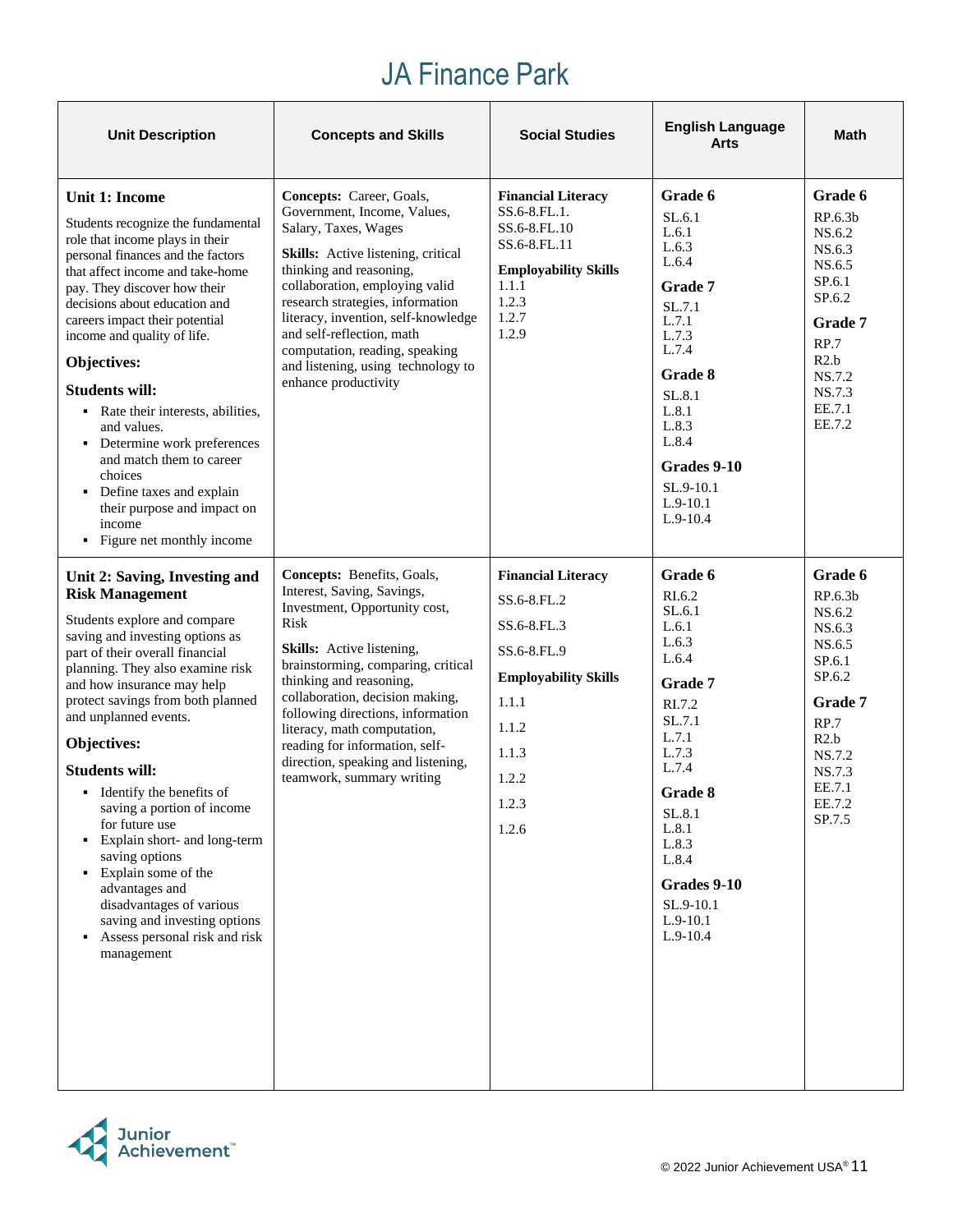#### JA Finance Park

| <b>Unit Description</b>                                                                                                                                                                                                                                                                                                                                                                                                                                                                                                                                                                                                                                                                                                                    | <b>Concepts and Skills</b>                                                                                                                                                                                                                                                                                                                                       | <b>Social Studies</b>                                                                                                                                                      | <b>English</b><br>Language<br><b>Arts</b>                                                                                                                                                                                          | <b>Math</b>                                                                                                              |
|--------------------------------------------------------------------------------------------------------------------------------------------------------------------------------------------------------------------------------------------------------------------------------------------------------------------------------------------------------------------------------------------------------------------------------------------------------------------------------------------------------------------------------------------------------------------------------------------------------------------------------------------------------------------------------------------------------------------------------------------|------------------------------------------------------------------------------------------------------------------------------------------------------------------------------------------------------------------------------------------------------------------------------------------------------------------------------------------------------------------|----------------------------------------------------------------------------------------------------------------------------------------------------------------------------|------------------------------------------------------------------------------------------------------------------------------------------------------------------------------------------------------------------------------------|--------------------------------------------------------------------------------------------------------------------------|
| <b>Unit 3: Debit and Credit</b><br>Students compare financial<br>institutions and their services.<br>Through discussion and a game<br>activity, they weigh the advantages<br>and disadvantages of debit and<br>credit. Students also examine the<br>role that credit scores and credit<br>reporting have on personal<br>finances.<br>Objectives:<br><b>Students will:</b><br>• Define financial institutions<br>and identify the services<br>they provide<br>• Examine debit and credit<br>cards and their use<br>• Explain the benefits and<br>common pitfalls of credit<br>cards<br>• Explain the benefits of debit<br>cards<br>• Define credit score and<br>describe how it influences<br>the ability to get credit and<br>borrow money | Concepts: Banking, Credit, Credit<br>reports, Credit score, Debit, Debt,<br>Deposit insurance, Financial<br>responsibility, Identity theft,<br>Interest, Loans, Payment methods<br>Skills: Comprehension and<br>collaborative learning, critical<br>thinking and reasoning,<br>information literacy, inquiry,<br>speaking and listening, research<br>strategies, | <b>Financial Literacy</b><br>SS.6-8.FL.2<br>SS.6-8.FL.5<br>SS.6-8.FL.6<br>SS.6-8.FL.7<br><b>Employability Skills</b><br>1.1.1<br>1.1.2<br>1.1.3<br>1.2.2<br>1.2.3<br>1.2.6 | Grade 6<br>SL.6.1<br>SL.6.2<br>Grades 9-10<br>$L.9-10.1$<br>$L.9-10.4$<br>Grades 11-<br>12<br>SL.11-12.1<br>$L.11-12.1$<br>L.11-12.4                                                                                               | Grade 6<br>RP.6.3b<br>NS.6.2<br>NS.6.3<br>NS.6.5<br>Grade 7<br>RP.7.R2.b<br>NS.7.3<br>SP.7.5<br>Grade 8<br>G.8<br>SP.8.2 |
| Unit 4: Budget+<br>Students recognize the importance<br>of spending wisely to achieve<br>financial success and the value of<br>creating and maintaining a budget.<br>Objectives:<br><b>Students will:</b><br>• Categorize spending by<br>needs and wants<br>• Compare teen and adult<br>spending patterns<br>• Determine which categories<br>belong in a budget<br>Relate the need to save<br>money to meet goals<br>• Prepare a budget using goals<br>and income                                                                                                                                                                                                                                                                          | Concepts: Wants and needs, Goal<br>setting, Impulse buying, Budgets,<br>Categorizing spending<br>Skills: Active listening, critical<br>thinking, self-knowledge, self-<br>reflection, math computation,<br>reading, working in pairs and<br>teams, and interpreting and<br>working with data                                                                     | <b>Financial Literacy</b><br>SS.6-8.FL.1<br>SS.6-8.FL.2<br>SS.6-8.FL.4<br><b>Employability Skills</b><br>1.1.1<br>1.1.2<br>1.1.3<br>1.2.2<br>1.2.3<br>1.2.6                | Grade 6<br>RI.6.1<br>SL.6.1<br>L.6.1<br>L.6.3<br>L.6.4<br>Grade 7<br>RI.7.1<br>SL.7.1<br>L.7.1<br>L.7.3<br>L.7.4<br>Grade 8<br>RI.8.1<br>SL.8.1<br>L.8.1<br>L.8.3<br>L.8.4<br>Grades 9-10<br>SL.9-10.1<br>$L.9-10.1$<br>$L.9-10.4$ | Grade 6<br>NS.6.2<br>NS.6.3<br>NS.6.5<br>Grade 7<br>NS.7.2<br>NS.7.3<br>EE.7.1<br>EE.7.2                                 |

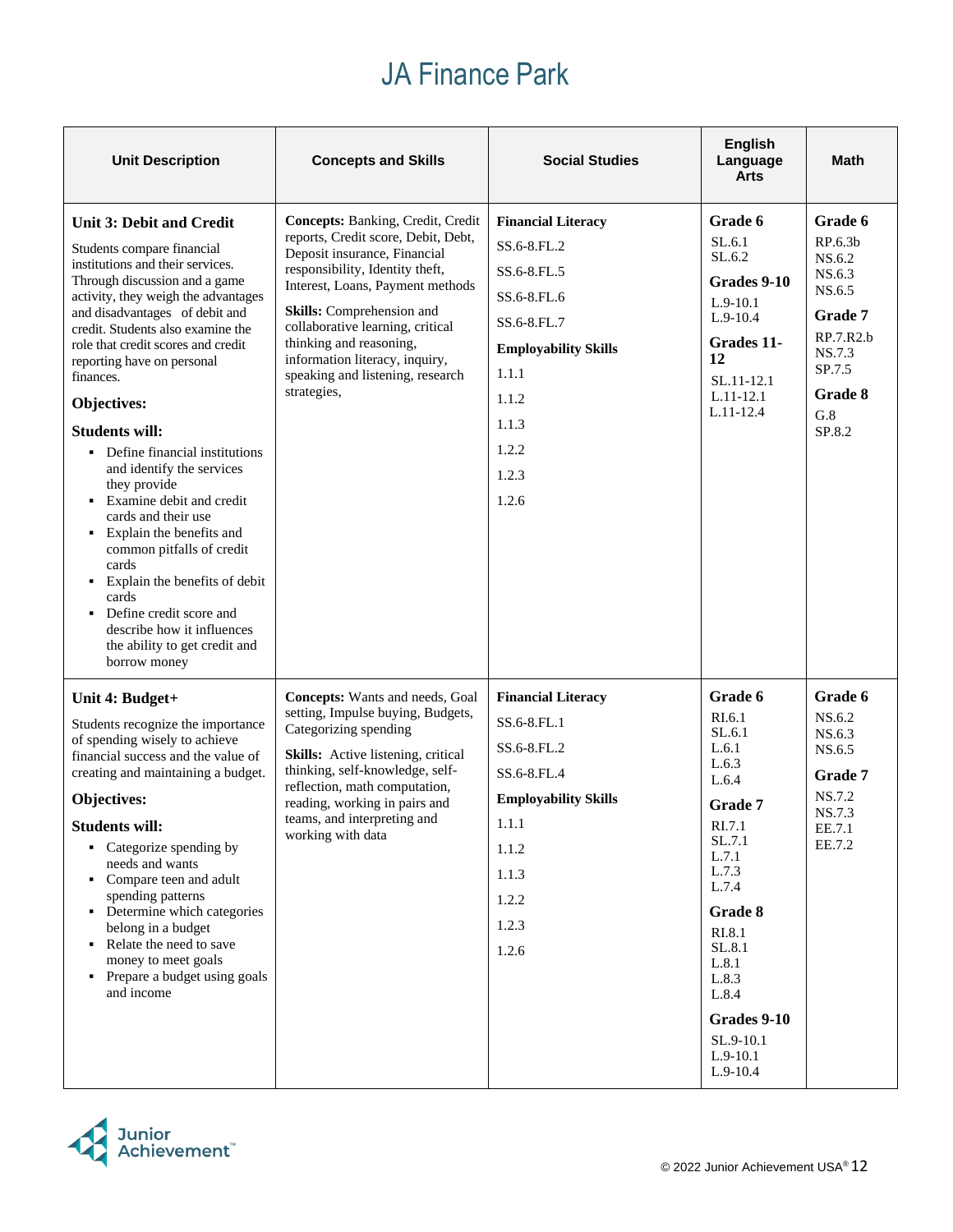# JA Finance Park

| <b>Unit Description</b>                                                                                                                                                                                                                                                                                                                                                                                                                                                                                                                                                                     | <b>Concepts and Skills</b>                                                                                                                                                                                                       | <b>Social Studies</b>                                                                                                                                                                                                               | <b>English</b><br>Language<br><b>Arts</b>                                                                                                                                                                          | <b>Math</b>                                                                                         |
|---------------------------------------------------------------------------------------------------------------------------------------------------------------------------------------------------------------------------------------------------------------------------------------------------------------------------------------------------------------------------------------------------------------------------------------------------------------------------------------------------------------------------------------------------------------------------------------------|----------------------------------------------------------------------------------------------------------------------------------------------------------------------------------------------------------------------------------|-------------------------------------------------------------------------------------------------------------------------------------------------------------------------------------------------------------------------------------|--------------------------------------------------------------------------------------------------------------------------------------------------------------------------------------------------------------------|-----------------------------------------------------------------------------------------------------|
| Unit 5: Simulation and<br><b>Debriefing</b><br>Students participate in the JA<br>Finance Park simulation. They<br>put into action all they have<br>learned in the classroom by<br>making important spending<br>decisions and maintaining a<br>balanced budget. Following their<br>simulation experience, students<br>participate in a reflective<br>assessment.<br><b>Objectives:</b><br><b>Students will:</b><br>Create a family budget<br>using hypothetical life<br>situations<br>Make saving and investment<br>decisions<br>Reflect on their simulation<br>$\blacksquare$<br>experience | <b>Concepts:</b> Budget, Expenses,<br>Income, Needs, Savings, Taxes,<br>Wages, Wants<br><b>Skills:</b> Active listening, critical<br>thinking, interpersonal<br>communication, math<br>computation, self-reflection,<br>teamwork | <b>Financial Literacy</b><br>SS.6-8.FL.2<br><b>Employability Skills</b><br>1.1.1<br>1.1.2<br>1.1.3<br>1.1.4<br>1.1.5<br>1.2.2<br>1.2.3<br>1.2.4<br>1.2.5<br>1.2.6<br>1.2.8<br>1.2.9<br>$1.3.1*$<br>$1.3.2*$<br>$1.3.3*$<br>$1.3.4*$ | Grade 6<br>RI.6.1<br>W.6.1<br>W.6.4<br>W.6.9<br><b>Grade 7</b><br>RI.7.1<br>W.7.1<br>W.7.4<br>W.7.9<br><b>Grade 8</b><br>RI.8.1<br>W.8.1<br>W.8.4<br>W.8.9<br>Grades 9-10<br>$RI.9-10.1$<br>$W.9-10.4$<br>W.9-10.9 | <b>Grade 6</b><br>RP.6.3b<br>NS.6.2<br>NS.6.3<br>NS.6.5<br>Grade 7<br>RP.7.R2.b<br>NS.7.2<br>NS.7.3 |

\*Paperless simulation

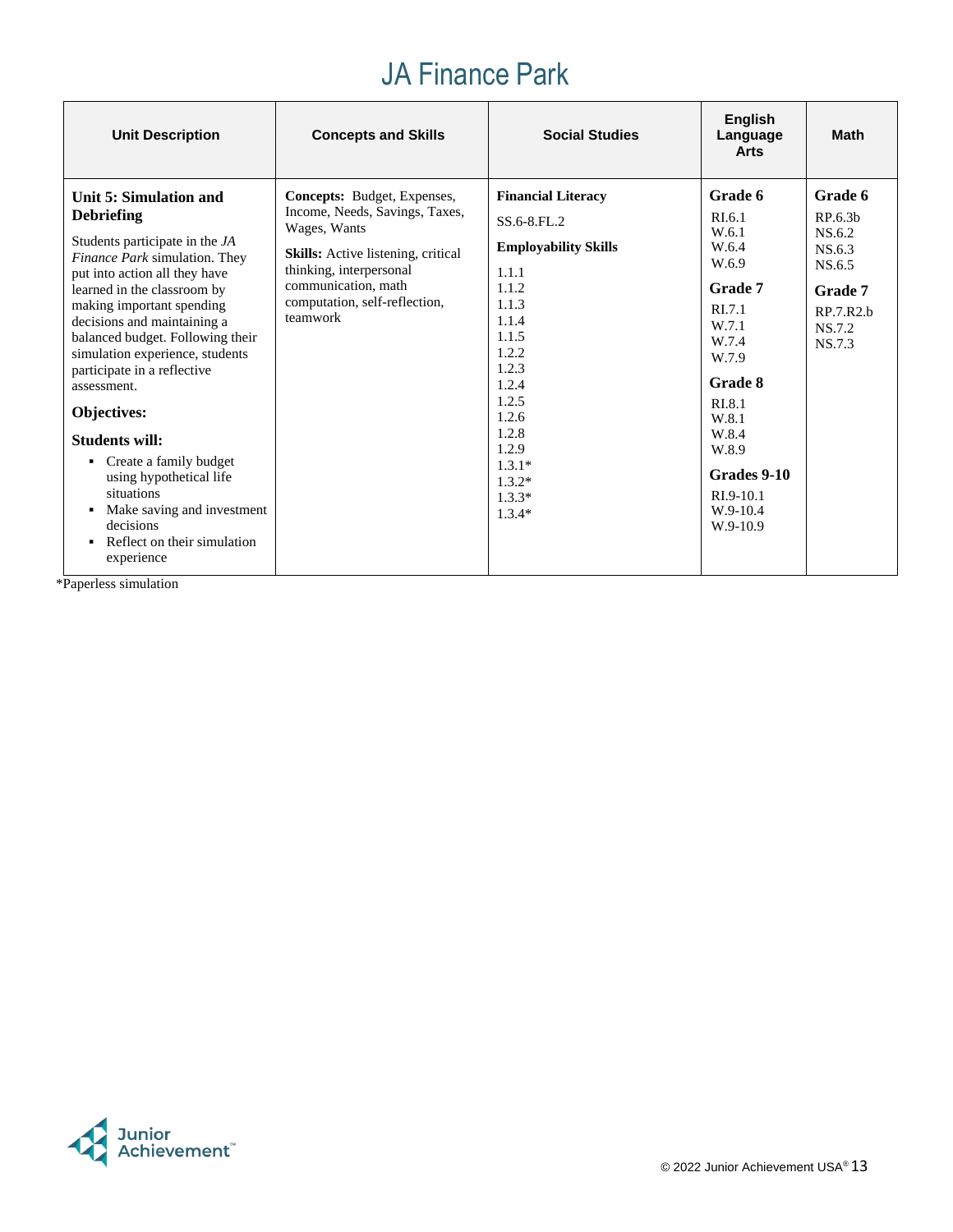| <b>Unit Description</b>                                                                                                                                                                                                                                                                                                                                                                                                                                                                                                                                                                                                                                                                                                                                                                                                                                                                                                                                       | <b>Concepts and Skills</b>                                                                                                                                                                                                                                                                       | <b>Social Studies</b>                                                                                                                                                                                     | <b>Common Core ELA</b>                                                                                                                               | <b>Common Core</b><br><b>Mathematic</b>                       |
|---------------------------------------------------------------------------------------------------------------------------------------------------------------------------------------------------------------------------------------------------------------------------------------------------------------------------------------------------------------------------------------------------------------------------------------------------------------------------------------------------------------------------------------------------------------------------------------------------------------------------------------------------------------------------------------------------------------------------------------------------------------------------------------------------------------------------------------------------------------------------------------------------------------------------------------------------------------|--------------------------------------------------------------------------------------------------------------------------------------------------------------------------------------------------------------------------------------------------------------------------------------------------|-----------------------------------------------------------------------------------------------------------------------------------------------------------------------------------------------------------|------------------------------------------------------------------------------------------------------------------------------------------------------|---------------------------------------------------------------|
| <b>Unit 1: Income</b><br>Students recognize the<br>fundamental role of income in<br>their personal finances and the<br>factors that affect income and<br>take-home pay. Through Project-<br>Based Learning (PBL), students<br>understand how the decisions<br>they make about education and<br>careers have an impact on their<br>potential income and quality of<br>life.<br>Objectives:<br><b>Students will:</b><br>Tell the difference<br>$\blacksquare$<br>between abilities, interests,<br>work preferences, and<br>values<br>Identify career interests<br>$\blacksquare$<br>and goals as a way to earn<br>future income<br>• Define taxes and explain<br>their purpose and impact<br>on income<br>Interpret sources of<br>٠<br>income (salaries and<br>wages, interest, profit for<br>business owners, etc.)<br>Calculate NMI (net<br>$\blacksquare$<br>monthly income) income<br>tax (including state<br>income tax), Social<br>Security, and Medicare | Concepts: Career, Goals,<br>Government, Income, Values,<br>Salary, Taxes, Wages<br><b>Skills:</b> Active listening,<br>critical thinking and reasoning,<br>collaboration, employing valid<br>research strategies,<br>information literacy, invention,<br>self-knowledge and self-<br>reflection, | <b>Financial Literacy</b><br>SS.9-12.FL.1<br>SS.9-12.FL.2<br>SS.9-12.FL.3<br>SS.9-12.FL.11<br>SS.9-12.FL.12<br><b>Employability Skills</b><br>1.1.1<br>1.1.2<br>1.1.3<br>1.2.2<br>1.2.3<br>1.2.6<br>1.2.9 | Grades 9-10<br>$RI.9 - 10.4$<br>W. 9-10. 1,4<br>SL. 9-10.1<br>$L.9-10.1,4$<br>Grades 11-12<br>RI 11/12.4<br>W.11/12.1.4<br>SL.11/12.1<br>L.11/12.1,4 | <b>Mathematical</b><br><b>Practices</b><br>$1 - 2$<br>$4 - 7$ |

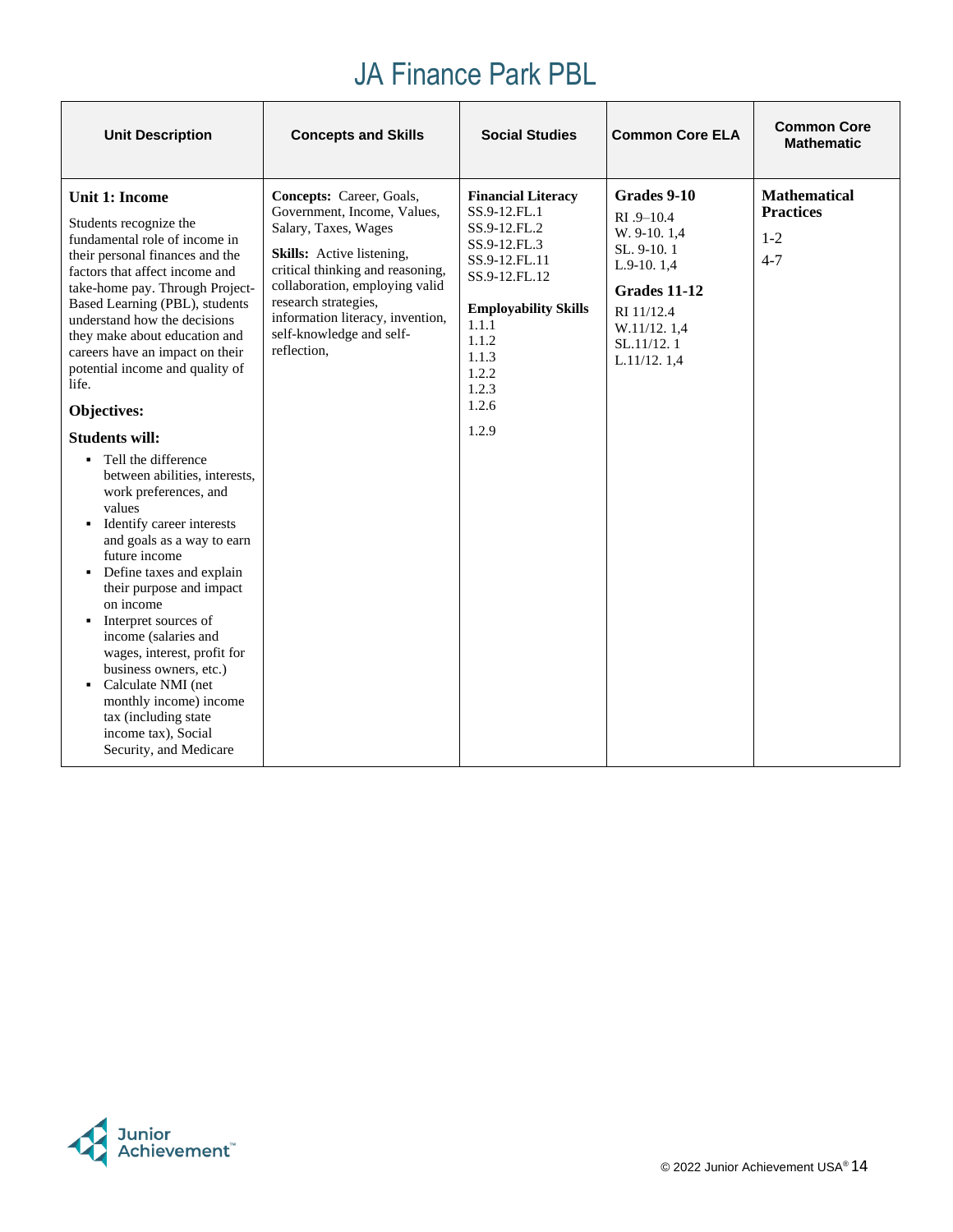| <b>Unit Description</b>                                                                                                                                                                                                                                                                                                                                                                                                                                                                                                                                                                                                                        | <b>Concepts and Skills</b>                                                                                                                                                                                                                                                                                                                                                                                           | <b>Social Studies</b>                                                                                                                                                                            | <b>Common Core ELA</b>                                                                                                                                     | <b>Common Core</b><br><b>Mathematic</b>                       |
|------------------------------------------------------------------------------------------------------------------------------------------------------------------------------------------------------------------------------------------------------------------------------------------------------------------------------------------------------------------------------------------------------------------------------------------------------------------------------------------------------------------------------------------------------------------------------------------------------------------------------------------------|----------------------------------------------------------------------------------------------------------------------------------------------------------------------------------------------------------------------------------------------------------------------------------------------------------------------------------------------------------------------------------------------------------------------|--------------------------------------------------------------------------------------------------------------------------------------------------------------------------------------------------|------------------------------------------------------------------------------------------------------------------------------------------------------------|---------------------------------------------------------------|
| Unit 2: Saving, Investing and<br><b>Risk Management</b><br>Students explore savings and<br>compare investments as part of<br>their overall financial planning.<br>They also examine risk and how<br>insurance may help protect<br>savings from both planned and<br>unplanned events.<br>Objectives:<br><b>Students will:</b><br>• Identify the benefits of<br>saving a portion of income<br>for future use<br>Explain short- and long-<br>term saving options<br>Explain some of the<br>$\blacksquare$<br>advantages and<br>disadvantages of savings<br>options and investment<br>vehicles<br>Assess personal risk and<br>٠<br>risk management | Concepts: Benefits, Goals,<br>Interest, Saving, Savings,<br>Investment, Opportunity cost,<br>Risk<br>Skills: Active listening,<br>brainstorming, comparing,<br>critical thinking and reasoning,<br>collaboration, decision<br>making, following directions,<br>information literacy, math<br>computation, reading for<br>information, self-direction,<br>speaking and listening,<br>teamwork, summary writing        | <b>Financial Literacy</b><br>SS.9-12.FL.1<br>SS.9-12.FL.3<br>SS.9-12.FL.4<br>SS.9-12.FL.9<br>SS.9-12.FL.10<br><b>Employability Skills</b><br>1.1.1<br>1.1.2<br>1.1.3<br>1.2.2<br>1.2.3<br>1.2.6  | Grades 9-10<br>$RI.9 - 10.1$<br>W. 9-10. 1,4,9<br>SL. 9-10.1<br>$L.9-10.1,4$<br>Grades 11-12<br>RI .11-12.1<br>W.11-12.1,4,9<br>SL11-12.1<br>$L.11-12.1,4$ | <b>Mathematical</b><br><b>Practices</b><br>$1 - 7$            |
| <b>Unit 3: Debit and Credit</b><br>Students compare financial<br>institutions and their services;<br>examine the value of credit<br>scores; and interpret the effect of<br>creditworthiness.<br>Objectives:<br><b>Students will:</b><br>• Describe the types of<br>financial institutions and<br>the services they provide<br>Explain debit and credit<br>٠<br>cards and their uses<br>• Identify the advantages<br>and disadvantages related<br>to credit and debit cards<br>• Give examples of the best<br>ways to build credit<br>• Demonstrate why credit<br>scores are important                                                          | Concepts: Banking, Credit,<br>Credit reports, Credit score,<br>Debit, Debt, Deposit<br>insurance, Financial<br>responsibility, Identity theft,<br>Interest, Loans, Payment<br>methods<br>Skills: Comprehension and<br>collaborative learning, critical<br>thinking and reasoning,<br>information literacy, inquiry,<br>speaking and listening,<br>research strategies, self-<br>direction, small group<br>discussion | <b>Financial Literacy</b><br>SS.9-12.FL.3<br>SS.9-12.FL.5<br>SS.9-12.FL.6<br>SS.9-12.FL.12<br>SS.9-12.FL.13<br><b>Employability Skills</b><br>1.1.1<br>1.1.2<br>1.1.3<br>1.2.2<br>1.2.3<br>1.2.6 | Grades 9-10<br>SL. 9-10.1,4<br>$L.9-10.1,4$<br>Grades 11-12<br>SL11-12.1,4<br>$L.11-12.1,4$                                                                | <b>Mathematical</b><br><b>Practices</b><br>$1 - 2$<br>$5 - 7$ |

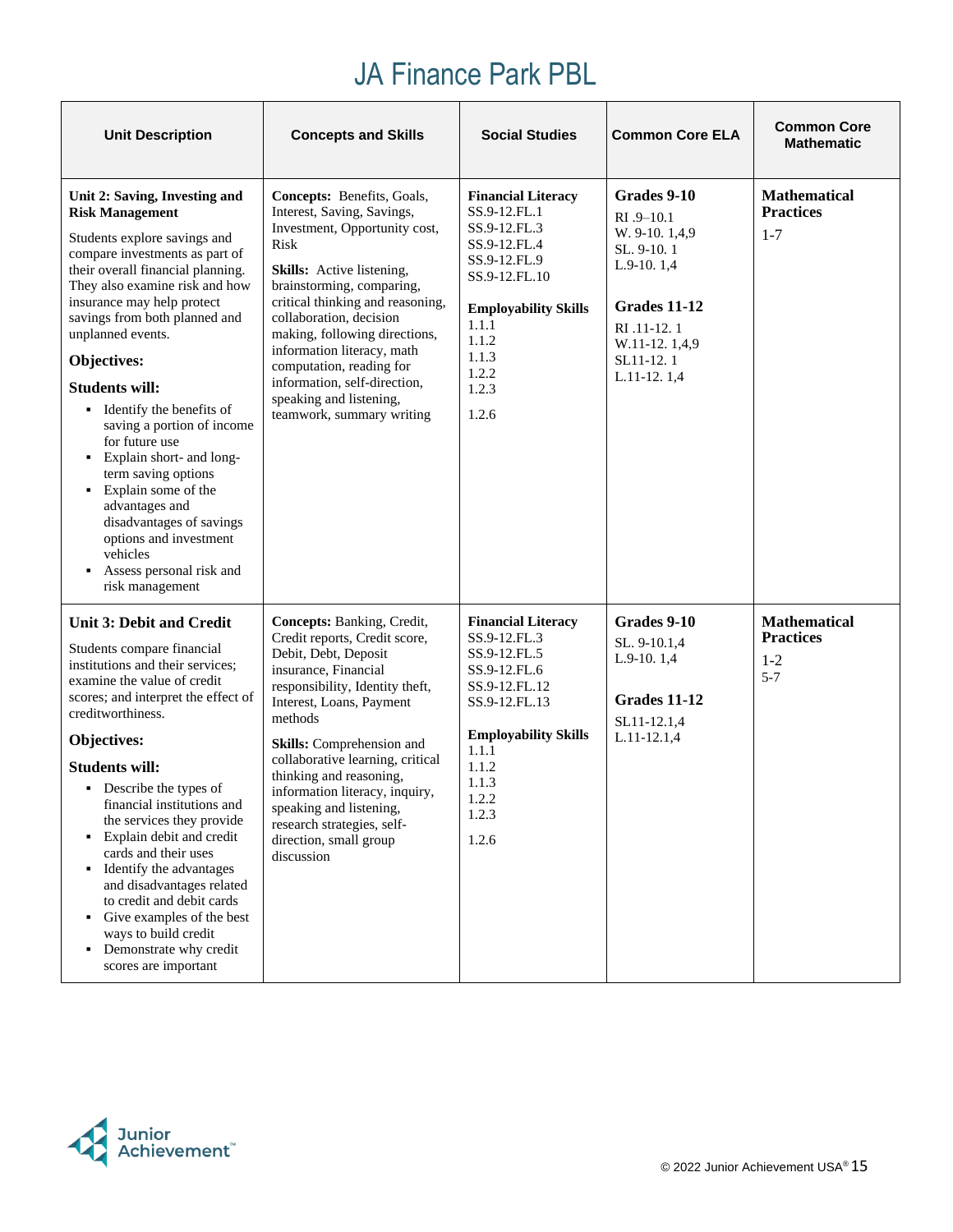| <b>Unit Description</b>                                                                                                                                                                                                                                                                                                                                                                                                                                                                                                                                                                                                                                                                                                                                                                                | <b>Concepts and Skills</b>                                                                                                                                                                                                                                                  | <b>Social Studies</b>                                                                                                                   | <b>Common Core ELA</b>                                                                                                  | <b>Common Core</b><br><b>Mathematic</b>            |
|--------------------------------------------------------------------------------------------------------------------------------------------------------------------------------------------------------------------------------------------------------------------------------------------------------------------------------------------------------------------------------------------------------------------------------------------------------------------------------------------------------------------------------------------------------------------------------------------------------------------------------------------------------------------------------------------------------------------------------------------------------------------------------------------------------|-----------------------------------------------------------------------------------------------------------------------------------------------------------------------------------------------------------------------------------------------------------------------------|-----------------------------------------------------------------------------------------------------------------------------------------|-------------------------------------------------------------------------------------------------------------------------|----------------------------------------------------|
| Unit 4: Budget+<br>This unit provides an<br>opportunity for students to set<br>financial goals, experience<br>budgeting, and compare sample<br>budgets before they are<br>confronted with the financial<br>responsibilities of being and<br>adult. Lessons focus on<br>classifying income and expenses<br>and staying with a plan. In each<br>of the PBL lessons, integration<br>of technology is required.<br>During the final lesson, students<br>explain the value of planning<br>their spending and maintaining a<br>balanced budget.<br>Objectives:<br><b>Students will:</b><br>Categorize spending by<br>٠<br>needs and wants<br>Determine which<br>٠<br>categories belong in a<br>budget<br>• Distinguish between<br>different kinds of budgets<br>• Prepare a budget using<br>goals and income | Concepts: Wants and needs,<br>Goal setting, Impulse buying,<br>Budgets, Categorizing<br>spending<br><b>Skills:</b> Active listening,<br>critical thinking, self-<br>knowledge, self-reflection,<br>working in pairs and teams,<br>and interpreting and working<br>with data | <b>Financial Literacy</b><br>SS.9-12.FL.1<br><b>Employability Skills</b><br>1.1.1<br>1.1.2<br>1.1.3<br>1.2.2<br>1.2.3<br>1.2.6<br>1.2.8 | Grades 9-10<br>$R1.9 - 10.1$<br>SL. 9-10.1<br>$L.9-10.1,4$<br>Grades 11-12<br>RI .11-12.1<br>SL11-12.1<br>$L.11-12.1,4$ | <b>Mathematical</b><br><b>Practices</b><br>$1 - 7$ |

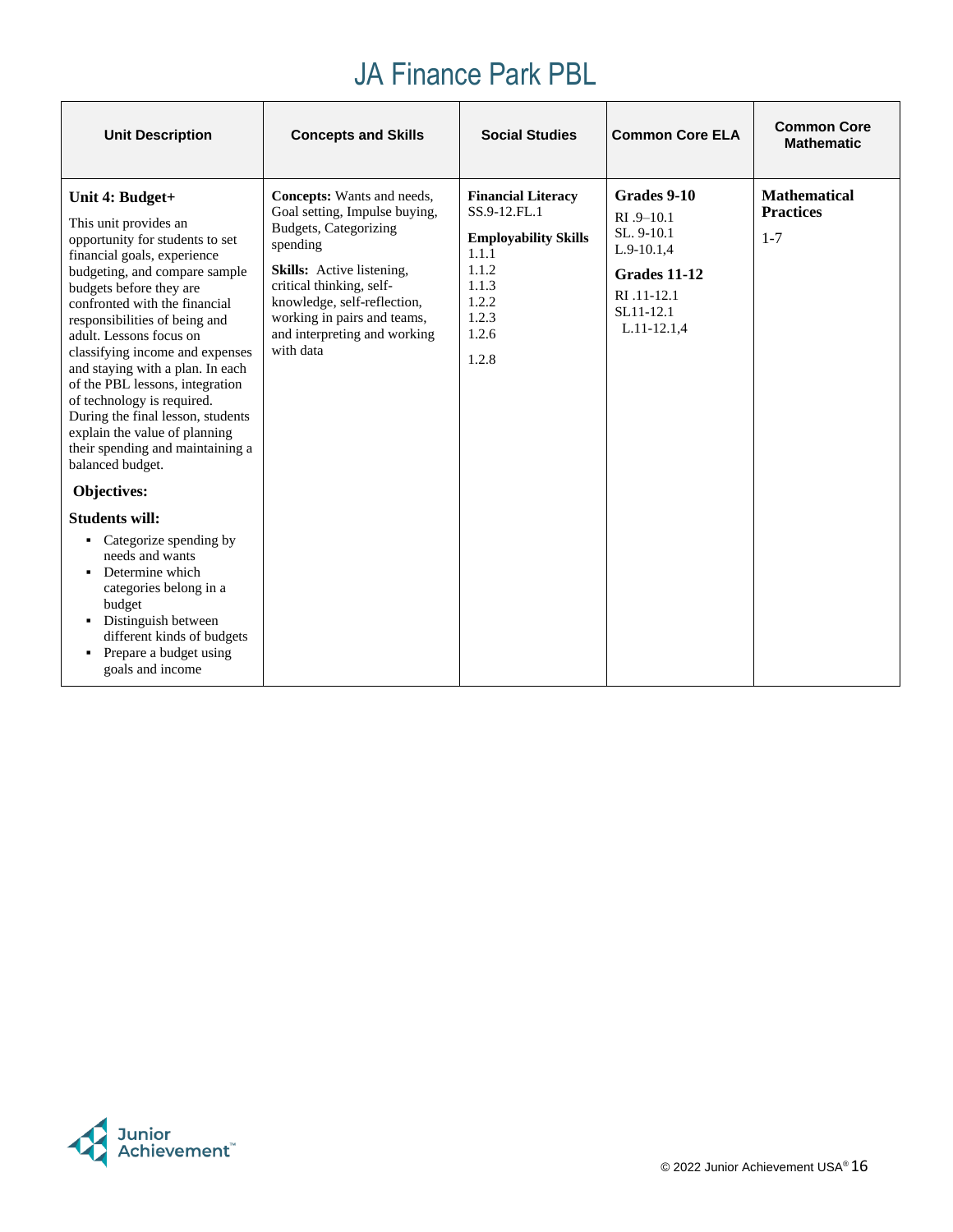| <b>Unit Description</b>                                                                                                                                                                                                                                                                                                                                                                                                                                                                                                                                                                                                                                                                                                                                                                                                                                                                                                                                                                                                                                                                                             | <b>Concepts and Skills</b>                                                                                                                                                                                                       | <b>Social Studies</b>                                                                                                                                                                                                                                                                                | <b>Common Core ELA</b>                                                                                                                                                                                                 | <b>Common Core</b><br><b>Mathematic</b>            |
|---------------------------------------------------------------------------------------------------------------------------------------------------------------------------------------------------------------------------------------------------------------------------------------------------------------------------------------------------------------------------------------------------------------------------------------------------------------------------------------------------------------------------------------------------------------------------------------------------------------------------------------------------------------------------------------------------------------------------------------------------------------------------------------------------------------------------------------------------------------------------------------------------------------------------------------------------------------------------------------------------------------------------------------------------------------------------------------------------------------------|----------------------------------------------------------------------------------------------------------------------------------------------------------------------------------------------------------------------------------|------------------------------------------------------------------------------------------------------------------------------------------------------------------------------------------------------------------------------------------------------------------------------------------------------|------------------------------------------------------------------------------------------------------------------------------------------------------------------------------------------------------------------------|----------------------------------------------------|
| Unit 5: Simulation and<br><b>Debriefing</b><br>Students participate in the JA<br>Finance Park simulation. They<br>put into action all they have<br>learned in the classroom by<br>making important spending<br>decisions and maintaining a<br>balanced budget. Students then<br>use the knowledge and skills<br>gained from the JA Finance Park<br>lessons to create a portfolio and<br>presentation that answer the<br>following driving question:<br>What do I need to do today to<br>accomplish what I want in the<br>future?<br>Objectives:<br><b>Students will:</b><br>• Create a family budget<br>using hypothetical life<br>situations<br>• Make saving and<br>investment decisions<br>• Demonstrate<br>understanding of the<br>importance of making<br>smart financial decisions<br>now that will last<br>throughout their lifetimes<br>• Articulate thoughts and<br>ideas effectively using<br>oral, written, and<br>nonverbal communication<br>skills in a variety of forms<br>and contexts<br>• Demonstrate originality<br>and creativity<br>• Build confidence, self-<br>esteem, and teamwork<br>skills | <b>Concepts:</b> Budget, Expenses,<br>Income, Needs, Savings,<br>Taxes, Wages, Wants<br><b>Skills:</b> Active listening,<br>critical thinking, interpersonal<br>communication, math<br>computation, self-reflection,<br>teamwork | <b>Financial Literacy</b><br>SS.9-12.FL.1<br>SS.9-12.FL.2<br>SS.912.FL.7<br>SS.9-12.FL.9<br>SS.9-12.FL.11<br><b>Employability Skills</b><br>1.1.1<br>1.1.2<br>1.1.3<br>1.1.4<br>1.1.5<br>1.2.2<br>1.2.3<br>1.2.4<br>1.2.5<br>1.2.6<br>1.2.8<br>1.2.9<br>$1.3.1*$<br>$1.3.2*$<br>$1.3.3*$<br>$1.3.4*$ | Grades 9-10<br>$RI.9-10.1,4,8$<br>W. 9-10.1<br>W. 9-10.4-9<br>SL. 9-10.1<br>SL.9-10.4-6<br>$L.9-10.1-6$<br>Grades 11-12<br>RI .11-12.1,4,8<br>W.11-12.1<br>W. 11-12.4-9<br>SL.11-12.1<br>SL.11-12.4-6<br>$L.11-12.1-6$ | <b>Mathematical</b><br><b>Practices</b><br>$1 - 7$ |

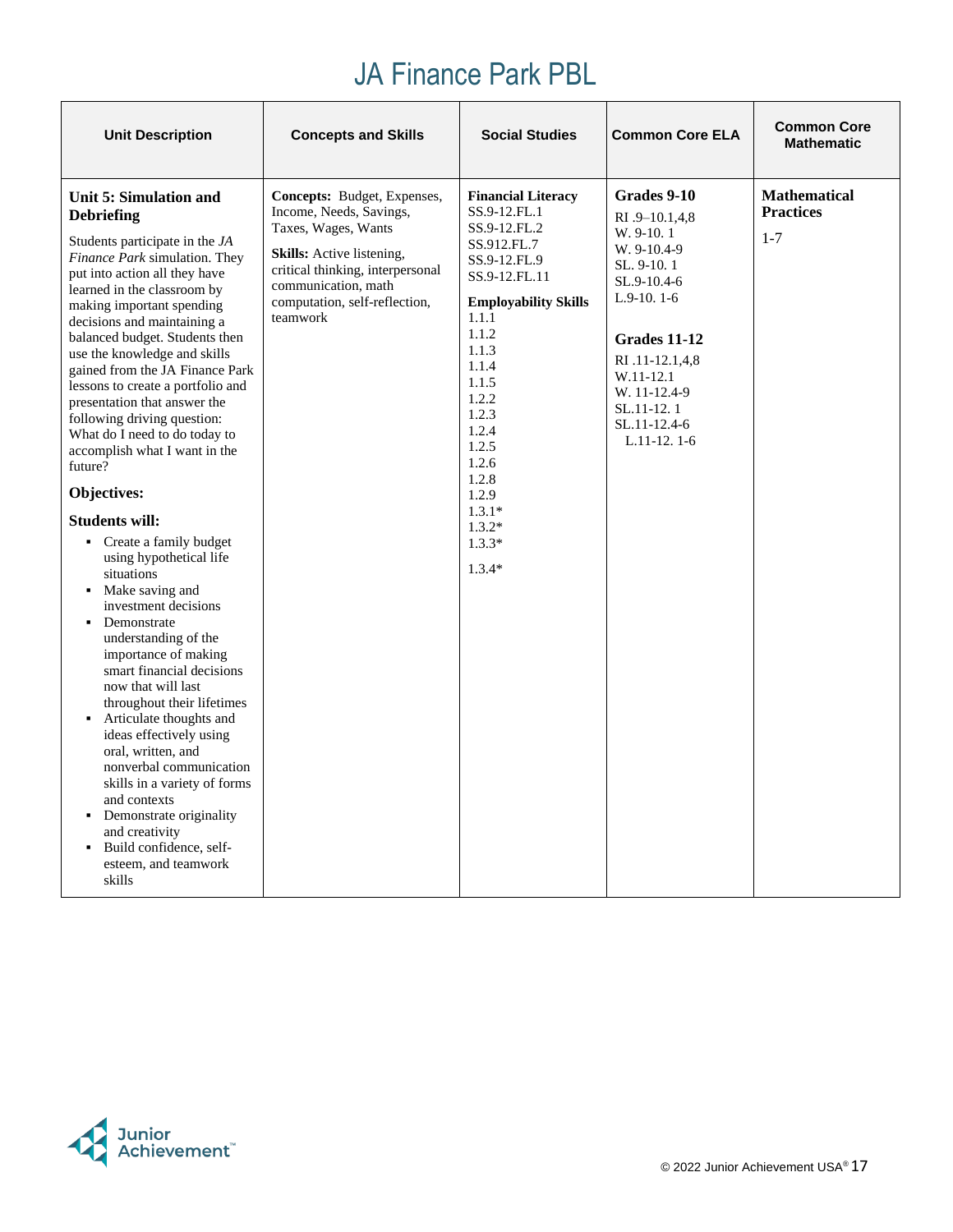| <b>Unit Description</b>                                                                                                                                                                                                                                                           | <b>Social Studies Standards</b> | <b>Other Standards Please</b><br>specify | <b>English Language</b><br>Arts                                         |
|-----------------------------------------------------------------------------------------------------------------------------------------------------------------------------------------------------------------------------------------------------------------------------------|---------------------------------|------------------------------------------|-------------------------------------------------------------------------|
| Theme 1: Employment and Income                                                                                                                                                                                                                                                    |                                 |                                          | RI.9-10.1,4                                                             |
| <b>Foundation 1 Career Cluster</b>                                                                                                                                                                                                                                                |                                 |                                          | W.9-10. 2,4,6,7,8                                                       |
| Students learn about the 16 career clusters<br>and how their own interests and skills can<br>help them determine a career pathway                                                                                                                                                 |                                 |                                          | SL 9-10. 1,2,4,5,6<br>$L$ 9-10. 1-6                                     |
| Objectives:                                                                                                                                                                                                                                                                       |                                 |                                          |                                                                         |
| <b>Students will:</b>                                                                                                                                                                                                                                                             |                                 |                                          |                                                                         |
| • Examine careers and corresponding<br>career clusters.<br>• Apply interests and skills to specific<br>career clusters.<br>Research possible careers within a<br>chosen career cluster.<br>• Analyze how interests and skills may<br>relate to a specific career cluster.         |                                 |                                          | RI.11-12.1,4<br>W.11-12.2,4,6,7,8<br>SL 9-10. 1,2,4,5,6<br>L 11-12. 1-6 |
| <b>Theme 1 Foundation 2 Net Income</b>                                                                                                                                                                                                                                            |                                 |                                          | Grades 9-10                                                             |
| Students learn the difference between<br>gross pay and net pay and understand the<br>various taxes and other deductions<br>withheld from a paycheck.                                                                                                                              |                                 |                                          | 9-10.RV.1<br>9-10.RV.3.2<br>$9-10.SL.1$<br><b>Grades 11-12</b>          |
| Objectives:                                                                                                                                                                                                                                                                       |                                 |                                          | $11-12.RV.1$                                                            |
| <b>Students will:</b><br>• Identify the difference between gross<br>pay and net pay.<br>• Identify the components on an<br>earnings statement (pay stub) that<br>affect net income.<br>• Calculate net monthly income after<br>removing taxes, benefits, and other<br>deductions. |                                 |                                          | 11-12.RV.3.2<br>$11 - 12.5L.1$                                          |

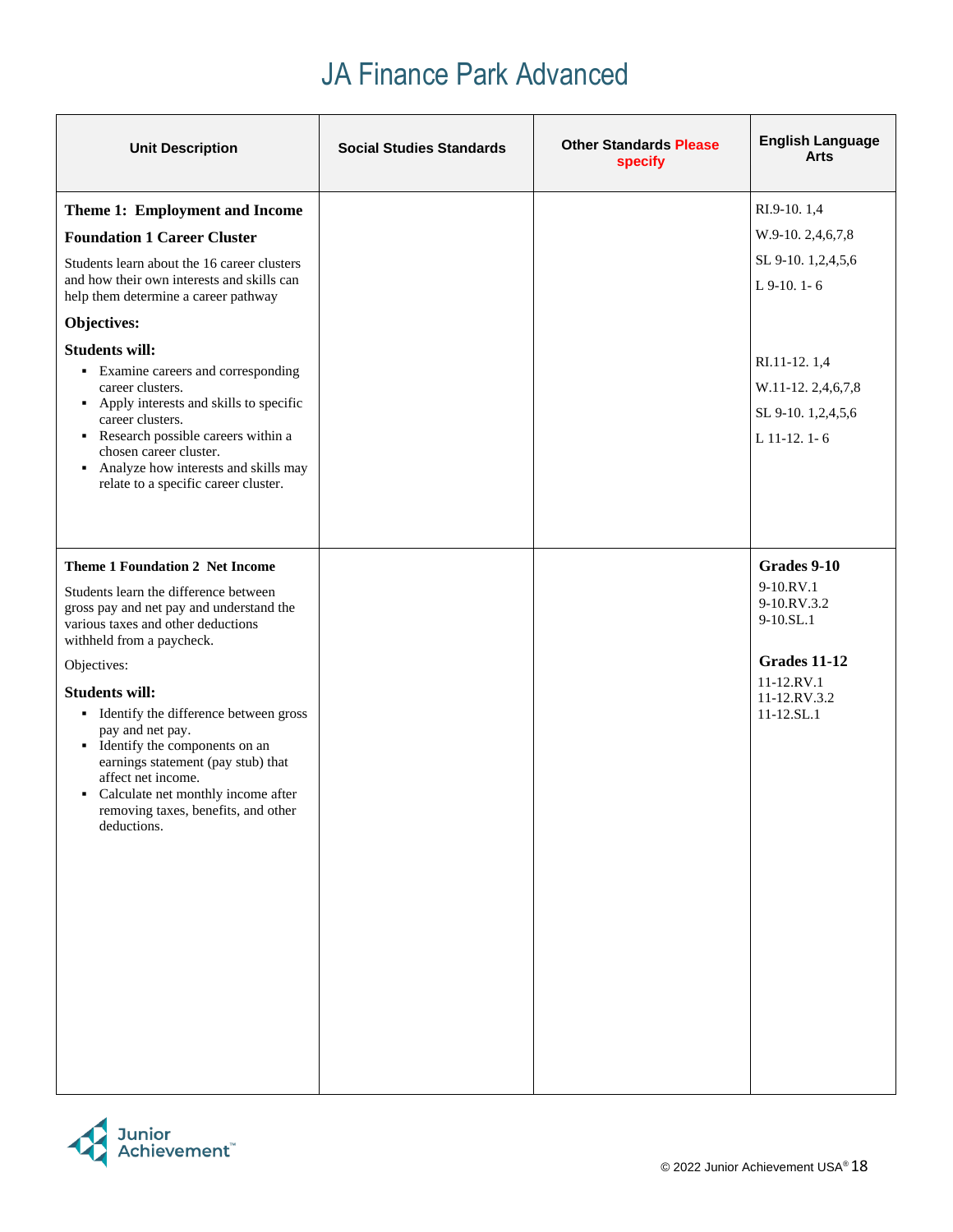| <b>Unit Description</b>                                                                                                                                                                                                                       | <b>Social Studies Standards</b> | <b>Other Standards</b> | <b>English</b><br><b>Language Arts</b>             |
|-----------------------------------------------------------------------------------------------------------------------------------------------------------------------------------------------------------------------------------------------|---------------------------------|------------------------|----------------------------------------------------|
| Theme 2: Employment and<br><b>Education</b>                                                                                                                                                                                                   |                                 |                        | RI.9-10.1,4<br>SL 9-10. 1,2,4,5,6                  |
| <b>The Value of Education</b>                                                                                                                                                                                                                 |                                 |                        | $L$ 9-10. 1-6                                      |
| Students learn about the time<br>commitments, costs and benefits of<br>post-secondary education options.<br>Then they compete to find four<br>occupations from the Occupational<br>Outlook Handbook with the highest<br>return on investment. |                                 |                        | RI.11-12.1,4<br>SL 9-10. 1,2,4,5,6<br>L 11-12. 1-6 |
| Objectives:                                                                                                                                                                                                                                   |                                 |                        |                                                    |
| <b>Students will:</b>                                                                                                                                                                                                                         |                                 |                        |                                                    |
| • Identify the benefits of<br>postsecondary education,<br>including trade schools and<br>military service.<br>• Identify the income projection<br>for a variety of careers.                                                                   |                                 |                        |                                                    |
| Calculate the return on the educational<br>investment for different occupations<br>using the Occupational Outlook<br>Handbook from the Bureau of Labor<br>Statistics.                                                                         |                                 |                        |                                                    |
| <b>Theme 3: Financial</b>                                                                                                                                                                                                                     |                                 |                        | RI.9-10.1,4                                        |
| <b>Responsibility and Decision</b><br><b>Making</b>                                                                                                                                                                                           |                                 |                        | W.9-10.1,4                                         |
| <b>Financial Decision Making</b>                                                                                                                                                                                                              |                                 |                        | SL 9-10. 1,2,5                                     |
| Students learn a process for making<br>decisions and recognize the<br>responsibilities associated with<br>personal financial decisions.                                                                                                       |                                 |                        | L 9-10. 1-6                                        |
| Objectives:                                                                                                                                                                                                                                   |                                 |                        | RI.11-12.1,4                                       |
| <b>Students will:</b>                                                                                                                                                                                                                         |                                 |                        | W.11-12.1,4                                        |
| • Use rational and considered<br>decision-making steps to select<br>financial goals and priorities.<br>• Explain how decisions made<br>today can impact the future                                                                            |                                 |                        | SL 9-10. 1,2,5<br>L 11-12. 1-6                     |

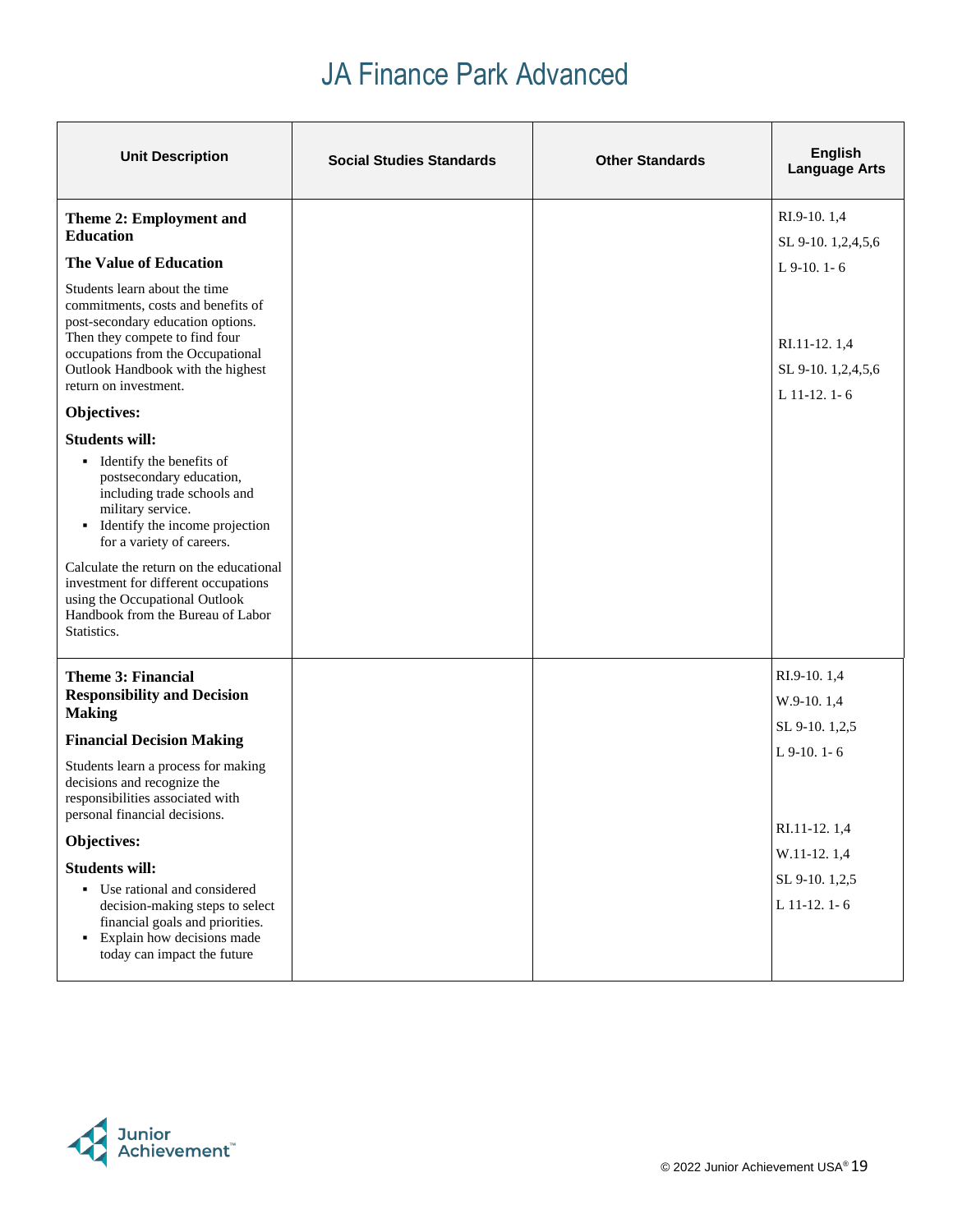| <b>Unit Description</b>                                                                                                                                                                                                                                                                                    | <b>Social Studies Standards</b> | <b>Other Standards</b> | <b>English</b><br><b>Language Arts</b>                |
|------------------------------------------------------------------------------------------------------------------------------------------------------------------------------------------------------------------------------------------------------------------------------------------------------------|---------------------------------|------------------------|-------------------------------------------------------|
| <b>Theme 4: Planning and Money</b><br><b>Management</b>                                                                                                                                                                                                                                                    |                                 |                        | RI.9-10 1.4<br>SL 9-10 1,2                            |
| <b>Next-Level Budgeting</b>                                                                                                                                                                                                                                                                                |                                 |                        | $L$ 9-10 1-6                                          |
| Students explore the differences<br>between needs and wants, and then<br>learn about the parts of a budget and<br>the importance of budgeting.                                                                                                                                                             |                                 |                        | RI.11-12 1,4                                          |
| Objectives:                                                                                                                                                                                                                                                                                                |                                 |                        | SL 9-10 1,2                                           |
| <b>Students will:</b>                                                                                                                                                                                                                                                                                      |                                 |                        | L 11-12 1-6                                           |
| Recognize some of the reasons<br>why people might spend more<br>than they earn.<br>• Identify and use parts of a<br>budget.<br>• List the long-term effects of<br>overspending.                                                                                                                            |                                 |                        |                                                       |
| <b>Theme 5: Risk Management</b><br>and Insurance                                                                                                                                                                                                                                                           |                                 |                        | RI.9-10 1,4                                           |
| <b>Insurance</b>                                                                                                                                                                                                                                                                                           |                                 |                        | W.9-10 1,2,4,6,7,8<br>SL 9-10 1,2,4,5                 |
| Students analyze the conditions under<br>which it is appropriate for young<br>adults to have life, health, and<br>disability insurance.                                                                                                                                                                    |                                 |                        | L 9-10 1-6                                            |
| Objectives:                                                                                                                                                                                                                                                                                                |                                 |                        | RI.11-12 1.4                                          |
| <b>Students will:</b><br>• Recognize strategies for<br>managing risk.<br>• List the benefits of having<br>insurance for risk management.<br>• Identify conditions under which<br>it is appropriate for young adults<br>to have life, health, and<br>disability insurance.<br>• Compare insurance policies. |                                 |                        | W.11-12 2,4,6,7,8<br>SL 9-10 1,2,4,5<br>$L$ 11-12 1-6 |

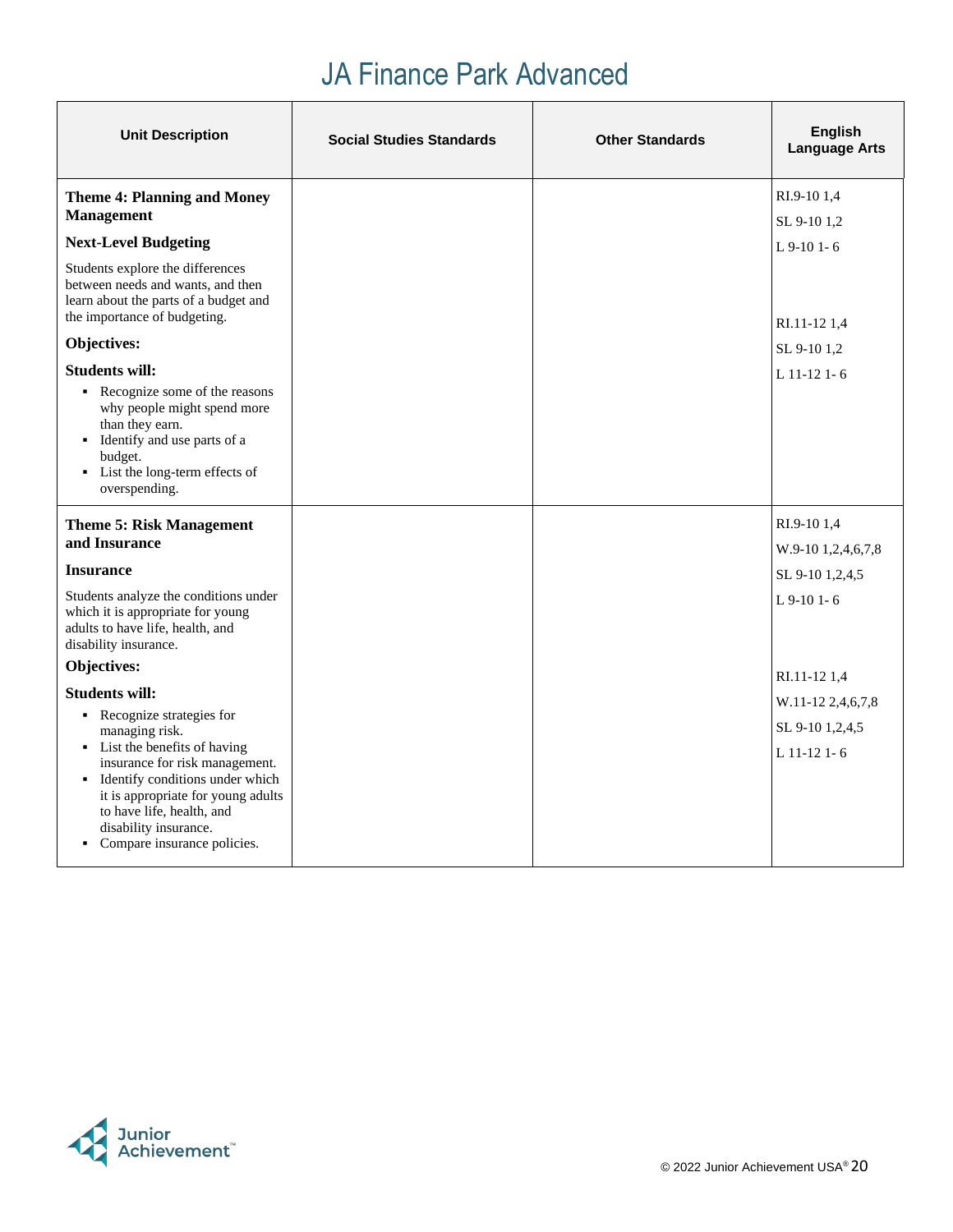| <b>Unit Description</b>                                                                                                   | <b>Social Studies Standards</b> | <b>Other Standards</b> | <b>English</b><br><b>Language Arts</b> |
|---------------------------------------------------------------------------------------------------------------------------|---------------------------------|------------------------|----------------------------------------|
| Theme 6: Investing                                                                                                        |                                 |                        | RI.9-10 1,4                            |
| <b>Investing for the Future</b>                                                                                           |                                 |                        | W.9-10 1.8                             |
| Students learn about different types<br>of investments and collaborate to<br>build a diversified investment<br>portfolio. |                                 |                        | SL 9-10 1.2.5<br>L 9-10 1-6            |
| Objectives:                                                                                                               |                                 |                        |                                        |
| <b>Students will:</b>                                                                                                     |                                 |                        | RI.11-12 1,4                           |
| • Recognize different investment                                                                                          |                                 |                        | W.11-12 1,8                            |
| options.<br>• Compare the benefits and risks                                                                              |                                 |                        | SL 9-10 1,2,5                          |
| of various investment options.<br>• Create a diversified investment                                                       |                                 |                        | L 11-12 1-6                            |
| portfolio that maximizes profit                                                                                           |                                 |                        |                                        |
| <b>Theme 7: Simulation and</b>                                                                                            |                                 |                        | RI.9-10 1,4                            |
| <b>Debrief</b>                                                                                                            |                                 |                        | W.9-10 1,2,4,6,7,8                     |
| Students participate in the JA Finance<br>Park simulation then reflect on the                                             |                                 |                        | SL 9-10 1,2,4,5,6                      |
| activities they participated in during                                                                                    |                                 |                        | $L$ 9-10 1-6                           |
| the simulation and engage in an<br>activity to connect their learnings and                                                |                                 |                        |                                        |
| takeaways from the JA Finance Park<br>simulation to their future career and                                               |                                 |                        |                                        |
| money management goals.                                                                                                   |                                 |                        | RI.11-12 1,4                           |
| Objectives:                                                                                                               |                                 |                        | W.11-12 1,2,4,6,7,8                    |
| <b>Students will:</b>                                                                                                     |                                 |                        | SL 9-10 1,2,4,5,6                      |
| • Identify key learnings from the                                                                                         |                                 |                        | $L$ 11-12 1-6                          |
| JA Finance Park simulation.<br>• Analyze and apply lessons                                                                |                                 |                        |                                        |
| learned to future career and                                                                                              |                                 |                        |                                        |
| money management goals.                                                                                                   |                                 |                        |                                        |

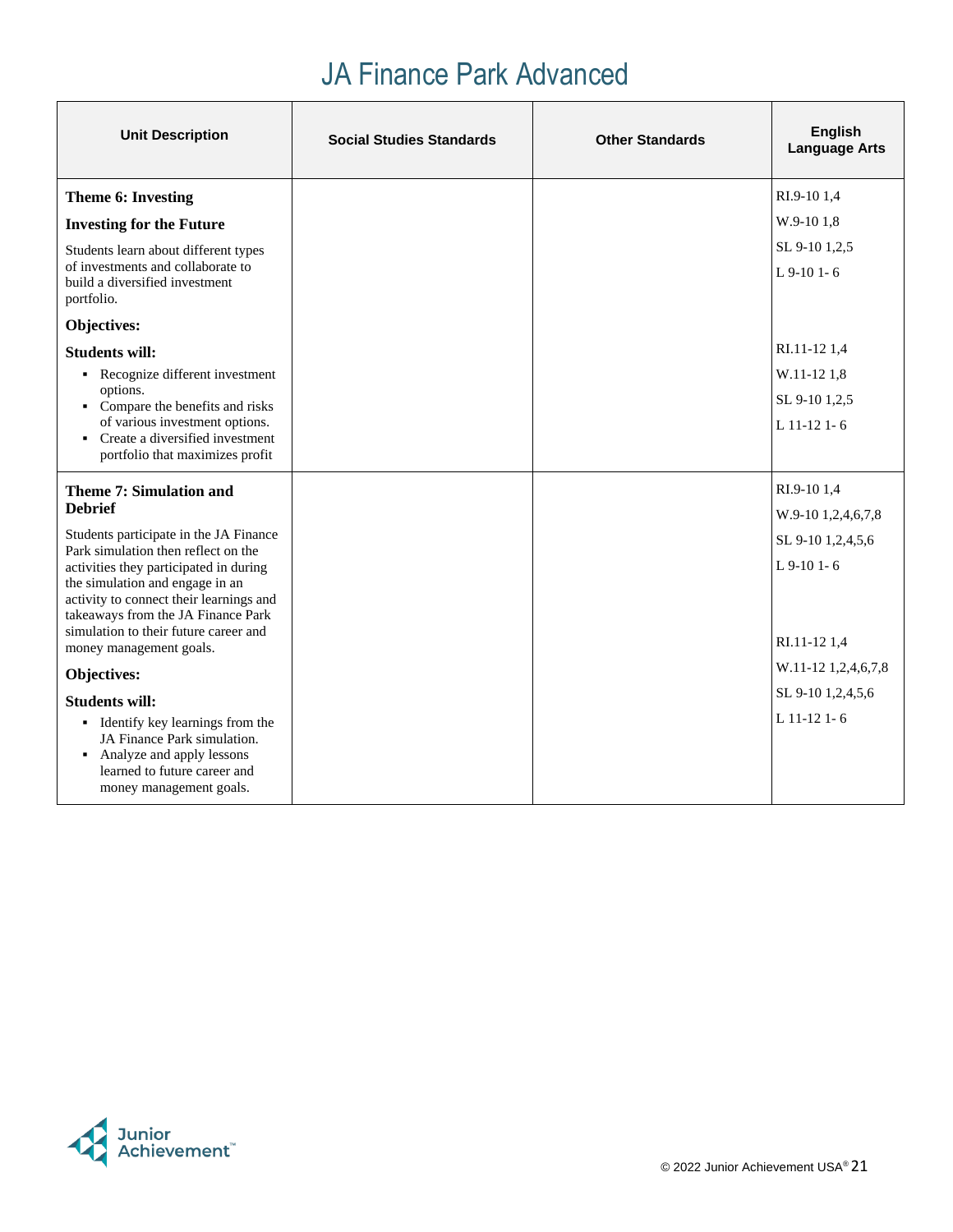| <b>Extension Details</b>                                                                                                                                                                                                                                                                                                                                                                         | <b>Extension Objectives</b>                                                                                                                                                                                                                                                                                                                                                                 | <b>Social Studies Standards</b> | <b>Other Standards</b> |
|--------------------------------------------------------------------------------------------------------------------------------------------------------------------------------------------------------------------------------------------------------------------------------------------------------------------------------------------------------------------------------------------------|---------------------------------------------------------------------------------------------------------------------------------------------------------------------------------------------------------------------------------------------------------------------------------------------------------------------------------------------------------------------------------------------|---------------------------------|------------------------|
| <b>Theme One: Employment and Income</b>                                                                                                                                                                                                                                                                                                                                                          |                                                                                                                                                                                                                                                                                                                                                                                             |                                 |                        |
| <b>Entrepreneurial Strengths and</b><br><b>Talents</b><br>Students are introduced to<br>entrepreneurial characteristics<br>and how they help in business.<br>They take a self-assessment and<br>create a plan to improve their<br>entrepreneurial skills.                                                                                                                                        | <b>Students will:</b><br>• Identify the characteristics of<br>a successful entrepreneur.<br>Examine personal<br>٠<br>entrepreneurial qualifications<br>and characteristics.<br>Develop a plan for building<br>$\blacksquare$<br>entrepreneurial skills.                                                                                                                                     |                                 |                        |
| <b>Job Loss</b><br>Students are introduced to factors<br>that can lead to job loss. They<br>learn which professions are likely<br>to be more affected by specific<br>factors and compare two worker<br>scenarios. Students see how<br>being prepared can help<br>minimize job loss stress and they<br>sketch out a plan to prepare for a<br>possible job loss.                                   | <b>Students will:</b><br>Recognize factors that can<br>$\blacksquare$<br>lead to job loss, including<br>economic downturns (layoffs,<br>natural disasters, foreclosure),<br>globalization, and automation.<br>Develop a plan for preparing<br>$\blacksquare$<br>for job loss.<br>Identify professional<br>development and job<br>retraining opportunities to<br>help when job loss happens. |                                 |                        |
| <b>My Work Values and</b><br><b>Responsibilities</b><br>Students compare two employees<br>to see the importance of soft<br>skills and strong work ethic, and<br>then they learn why work ethic is<br>important to employers. They are<br>challenged to make ethical<br>decisions in the workplace, and<br>they also draft answers to mock<br>interview questions addressing<br>their work ethic. | <b>Students will:</b><br>Recognize the importance of<br>$\blacksquare$<br>having a good work ethic and<br>making good choices,<br>including ethical decisions, in<br>the workplace.<br>Explain why certain decisions<br>made at work, such as taking<br>excessive sick days, having<br>unexcused absences, or<br>arriving late, have negative<br>consequences.                              |                                 |                        |

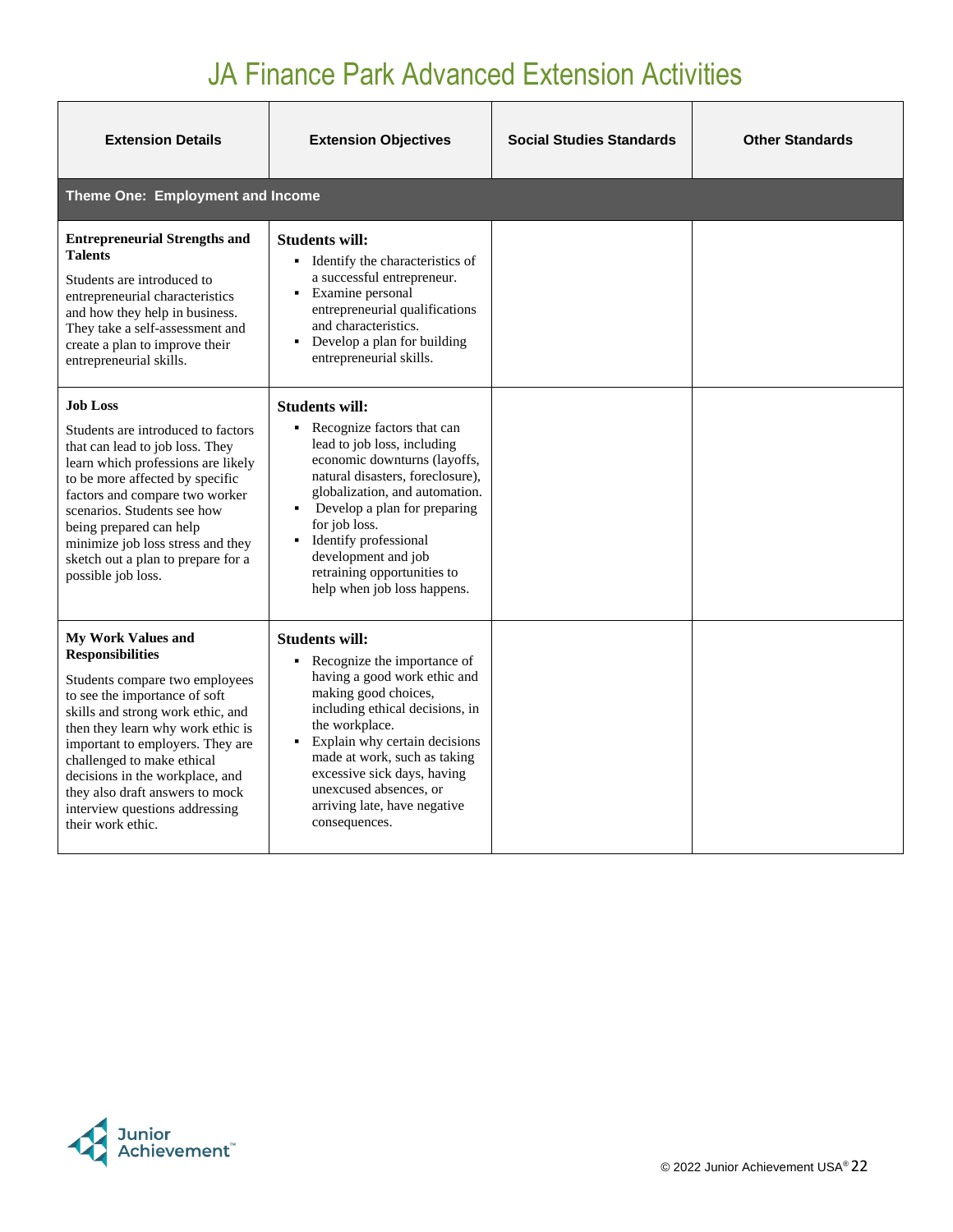| <b>Extension Details</b>                                                                                                                                                                                                                                                                                                                                                                         | <b>Extension Objectives</b>                                                                                                                                                                                                                            | <b>Social Studies Standards</b> | <b>Other Standards</b> |
|--------------------------------------------------------------------------------------------------------------------------------------------------------------------------------------------------------------------------------------------------------------------------------------------------------------------------------------------------------------------------------------------------|--------------------------------------------------------------------------------------------------------------------------------------------------------------------------------------------------------------------------------------------------------|---------------------------------|------------------------|
| The IRS W-4 Form<br>Students learn about the process<br>of withholding money for taxes on<br>their paychecks. They can use a<br>tax estimator to determine how<br>much income to withhold for<br>taxes, discover where their tax<br>dollars are spent, and are<br>introduced to tax exemptions.<br>Students use the IRS website to<br>locate the W-4 form and answer<br>some specific questions. | <b>Students will:</b><br>• Explain the purpose of the<br>W-4 form.<br>• Examine the employee<br>sections of the W-4 form                                                                                                                               |                                 |                        |
| Theme Two: Employment and Education                                                                                                                                                                                                                                                                                                                                                              |                                                                                                                                                                                                                                                        |                                 |                        |
| <b>Applying for Financial Aid</b><br>with FAFSA<br>Students learn how to complete<br>the Free Application for Federal<br>Student Aid (FAFSA) form to<br>apply for financial aid for college.                                                                                                                                                                                                     | <b>Students will:</b><br>• Explain the rationale for<br>completing the FAFSA<br>form.<br>Identify the resources and<br>٠<br>information required for the<br>FAFSA form.<br>Develop an action plan for<br>$\mathbf{r}$<br>completing the FAFSA<br>form. |                                 |                        |
| <b>Career Decisions</b><br>Students create a plan based on<br>their interests and talents and<br>learn how to set goals to help<br>them achieve that plan.                                                                                                                                                                                                                                       | <b>Students will:</b><br>• Use a process to develop a<br>career plan.<br>• Identify career choices that<br>match interests and abilities<br>• Develop a SMART goal to<br>help achieve a chosen<br>career.                                              |                                 |                        |

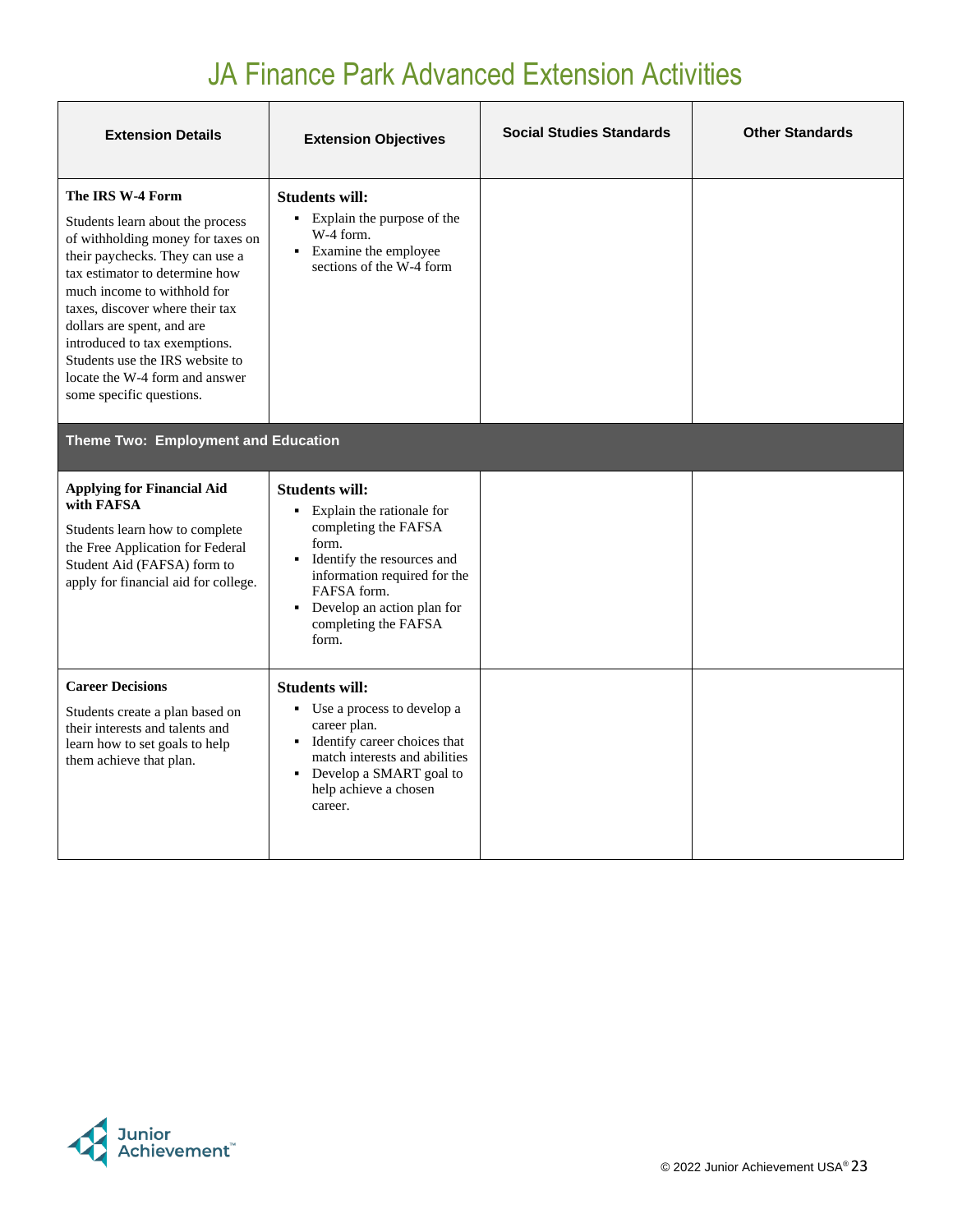| <b>Extension Details</b>                                                                                                                                                                                  | <b>Extension Objectives</b>                                                                                                                                                                                                                                                                                                            | <b>Social Studies</b><br><b>Standards</b> | <b>Other Standards</b> |
|-----------------------------------------------------------------------------------------------------------------------------------------------------------------------------------------------------------|----------------------------------------------------------------------------------------------------------------------------------------------------------------------------------------------------------------------------------------------------------------------------------------------------------------------------------------|-------------------------------------------|------------------------|
| <b>Grades Count!</b><br>Students consider the<br>consequence of grades and other<br>factors and their effects on<br>college options and scholarships.                                                     | <b>Students will:</b><br>• Reflect on their current<br>GPA and course<br>selections in light of key<br>factors that influence<br>college admissions.<br>Calculate a possible<br>$\mathbf{r}$<br>GPA based on potential<br>new courses.<br>• List the positive steps<br>they can take to be<br>successful with<br>potential new courses |                                           |                        |
| <b>Interpreting a Financial Aid</b><br><b>Award Letter</b><br>Students learn how to interpret a<br>financial aid award letter and<br>negotiate for more aid                                               | <b>Students will:</b><br>• Recognize the options<br>available upon receiving<br>a financial aid award<br>letter.<br>Analyze the parts of a<br>٠<br>financial aid award<br>letter.<br>• Identify effective<br>strategies for<br>negotiating additional<br>financial aid.                                                                |                                           |                        |
| <b>Paying for Postsecondary</b><br><b>Education</b><br>Students explore how to pay for<br>postsecondary education, a<br>major financial decision that<br>will impact their finances for<br>years to come. | <b>Students will:</b><br>• Identify a savings goal<br>and plan.<br>• Contrast grants and<br>scholarships with<br>student loans.<br>• Explain the<br>responsibilities<br>associated with student<br>loan debt.                                                                                                                          |                                           |                        |

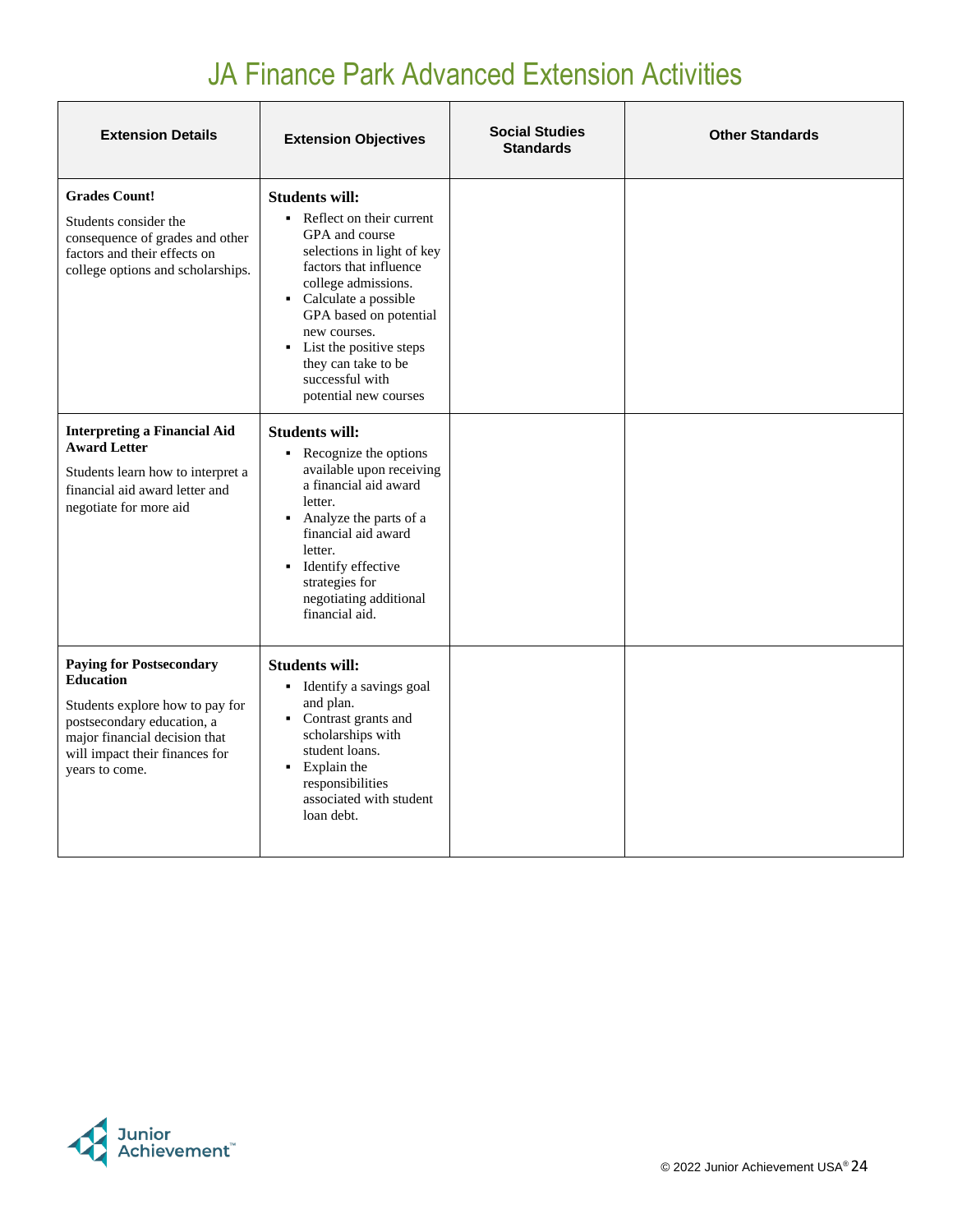| <b>Extension Details</b>                                                                                                                                             | <b>Extension Objectives</b>                                                                                                                                                                                                                                                                                                          | <b>Social Studies Standards</b> | <b>Other Standards</b> |
|----------------------------------------------------------------------------------------------------------------------------------------------------------------------|--------------------------------------------------------------------------------------------------------------------------------------------------------------------------------------------------------------------------------------------------------------------------------------------------------------------------------------|---------------------------------|------------------------|
|                                                                                                                                                                      | Theme Three: Financial Responsibility and Decision Making                                                                                                                                                                                                                                                                            |                                 |                        |
| <b>Buying Your First Car</b><br>Students learn to be smart<br>consumers when purchasing a<br>new or used car                                                         | <b>Students will:</b><br>• Compare benefits of<br>buying and leasing a<br>car.<br>• Identify costs associated<br>with buying and owning<br>a car.<br>Explain benefits of<br>٠<br>buying new and used<br>cars.<br>Analyze costs and<br>$\blacksquare$<br>features of several<br>vehicles to identify the<br>best car for one's needs. |                                 |                        |
| <b>Cost of Living</b><br>Students consider the<br>differences in cost of living<br>and median wage in different<br>areas of the United States.                       | <b>Students will:</b><br>• Compare cost of living<br>in different states.<br>Discover the different<br>٠.<br>median wage for<br>different states and<br>occupations.<br>Make a four-step plan<br>٠<br>for the future.                                                                                                                |                                 |                        |
| <b>My Financial Future and</b><br><b>Debt</b><br>Students learn how to use<br>credit responsibly, why they<br>should keep debt low, and<br>why credit scores matter. | <b>Students will:</b><br>• Recognize the effects of<br>late or missed<br>payments.<br>• Explain the effect of<br>debts on a person's net<br>worth.<br>Distinguish between<br>$\blacksquare$<br>good use and misuse of<br>credit cards.                                                                                               |                                 |                        |

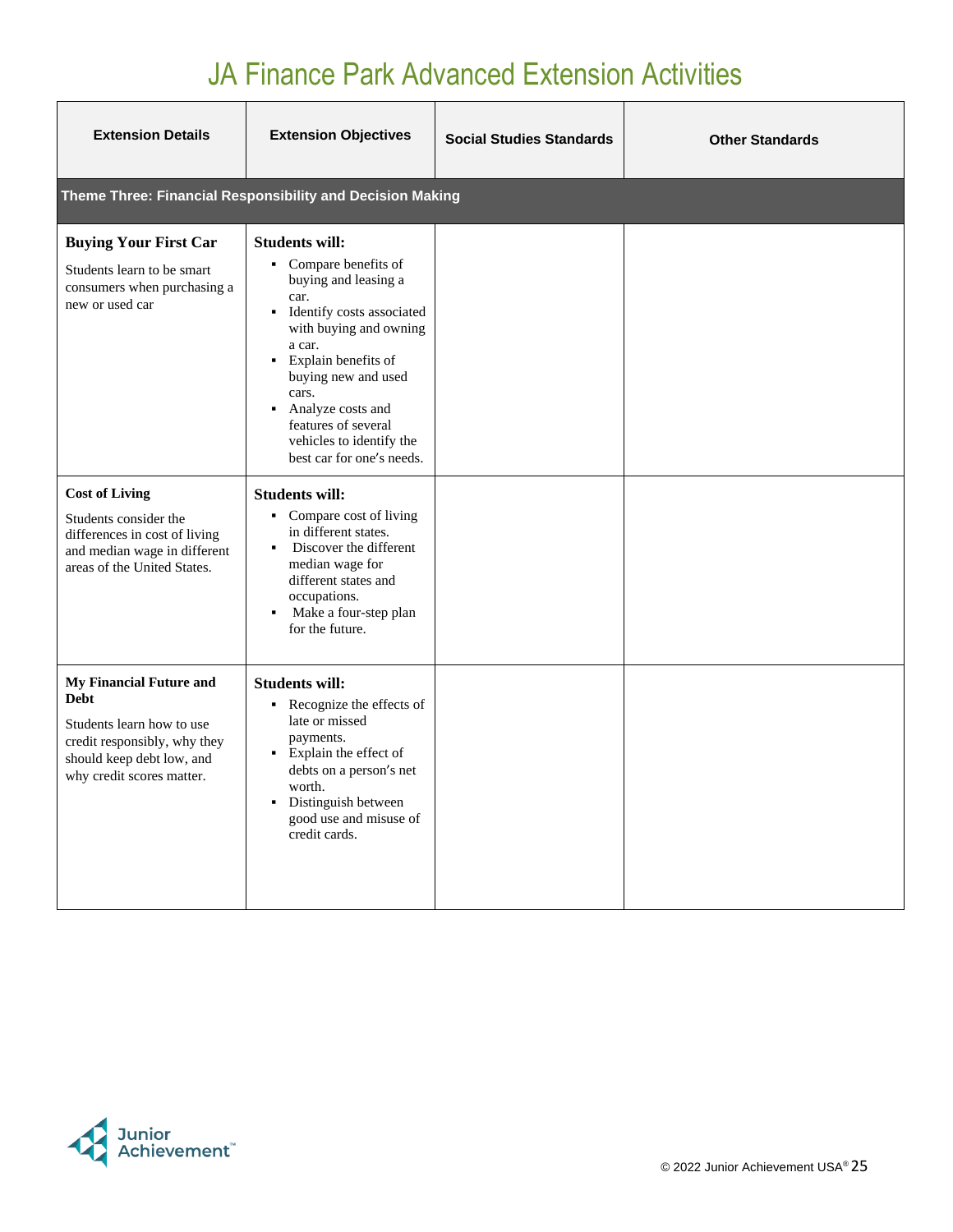| <b>Extension Details</b>                                                                                                                                               | <b>Extension Objectives</b>                                                                                                                                                                                                                                                                                                     | <b>Social Studies Standards</b> | <b>Other Standards</b> |
|------------------------------------------------------------------------------------------------------------------------------------------------------------------------|---------------------------------------------------------------------------------------------------------------------------------------------------------------------------------------------------------------------------------------------------------------------------------------------------------------------------------|---------------------------------|------------------------|
| <b>Philanthropy</b><br>Students consider the<br>emotional, social, and<br>financial benefits of charitable<br>giving as part of creating a<br>personal financial plan. | <b>Students will:</b><br>• Explain the difference<br>between philanthropy<br>and charity.<br>Express how society<br>benefits when others<br>donate money for<br>worthy causes.<br>Evaluate how<br>٠.<br>philanthropy fits within<br>a personal financial<br>plan.<br>Clarify how charitable<br>giving may have tax<br>benefits. |                                 |                        |

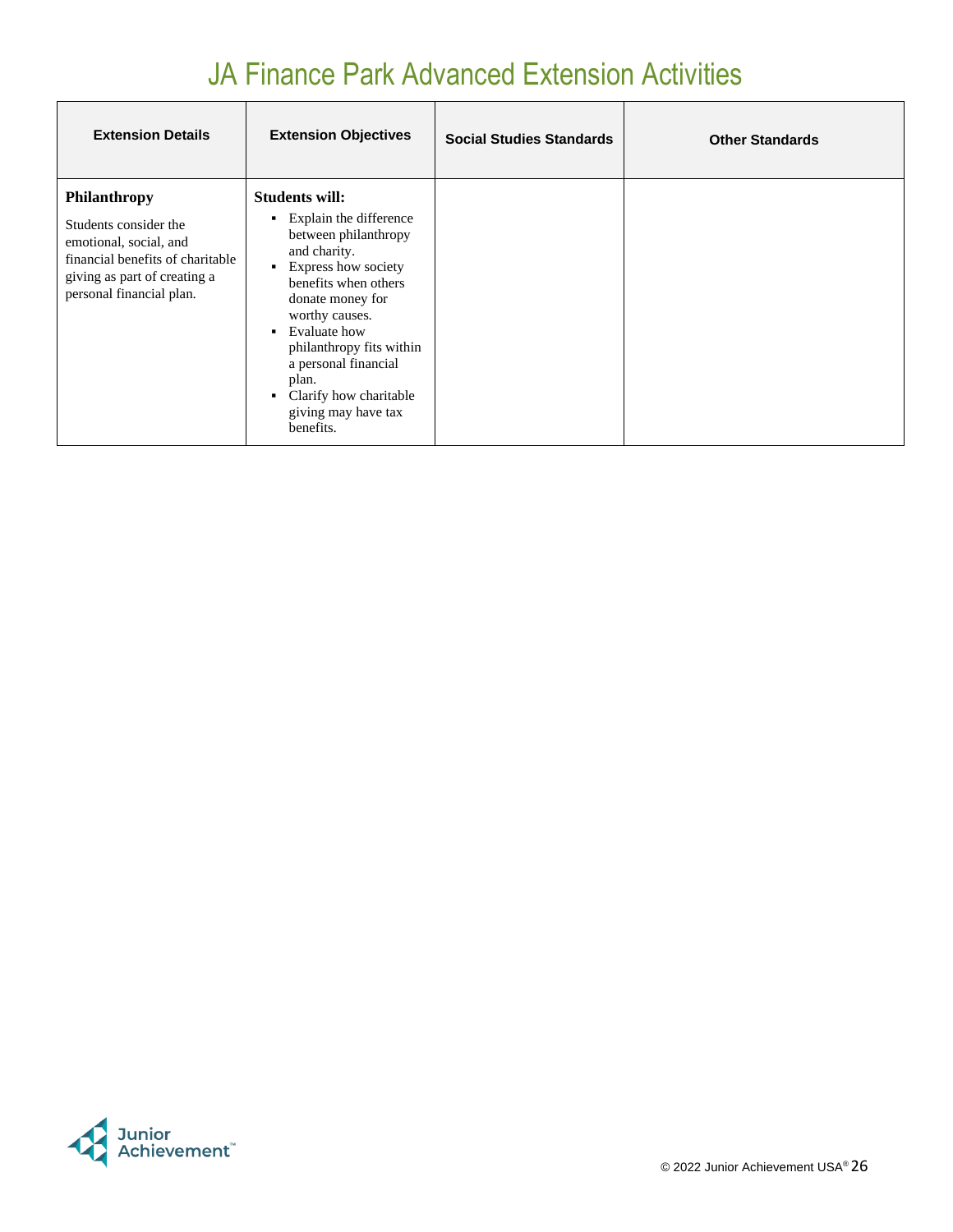| <b>Extension Details</b>                                                                                                                                                                                                                                          | <b>Extension Objectives</b>                                                                                                                                                                                                                                                                          | <b>Social Studies Standards</b> | <b>Other Standards</b> |
|-------------------------------------------------------------------------------------------------------------------------------------------------------------------------------------------------------------------------------------------------------------------|------------------------------------------------------------------------------------------------------------------------------------------------------------------------------------------------------------------------------------------------------------------------------------------------------|---------------------------------|------------------------|
| <b>Planning for Financial Success</b><br>Students use critical thinking skills<br>and design to communicate the<br>benefits of financial goal planning.                                                                                                           | <b>Students will:</b><br>• Recognize the steps for<br>financial goal planning.<br>Identify a financial goal<br>$\blacksquare$<br>and develop a plan to<br>reach it.                                                                                                                                  |                                 |                        |
| <b>Sales and Property Taxes</b><br>Students determine the impact taxes<br>have on financial decision making.                                                                                                                                                      | <b>Students will:</b><br>• Explain what taxes are<br>used for.<br>• Recognize different types<br>of taxes.<br>Analyze the impact of<br>$\blacksquare$<br>taxes on financial<br>decisions, such as buying<br>a car or a home.                                                                         |                                 |                        |
| Theme Four: Planning and Money Management                                                                                                                                                                                                                         |                                                                                                                                                                                                                                                                                                      |                                 |                        |
| <b>A World Without Cash</b><br>Students learn about cashless<br>spending. They discover the pros and<br>cons of cashless spending, reflect on<br>the impact that apps and credit/debit<br>cards can have on spending and<br>security, and research a payment app. | <b>Students will:</b><br>Explore different payment<br>٠<br>types, and classify the pros<br>and cons of using payment<br>apps.<br>Identify potential security<br>$\blacksquare$<br>issues with using payment<br>apps.<br>Analyze how to use a<br>$\blacksquare$<br>payment app to manage<br>spending. |                                 |                        |
| <b>Extracurricular Expenses</b><br>Students apply their understanding of<br>budgeting as they explore how to<br>budget for extracurricular activities<br>that are part of many students' high<br>school experiences.                                              | <b>Students will:</b><br>Outline a short-term<br>٠<br>financial goal for how to<br>save for extracurricular<br>expenses.<br>• Generate a personal<br>budget to achieve the goal                                                                                                                      |                                 |                        |

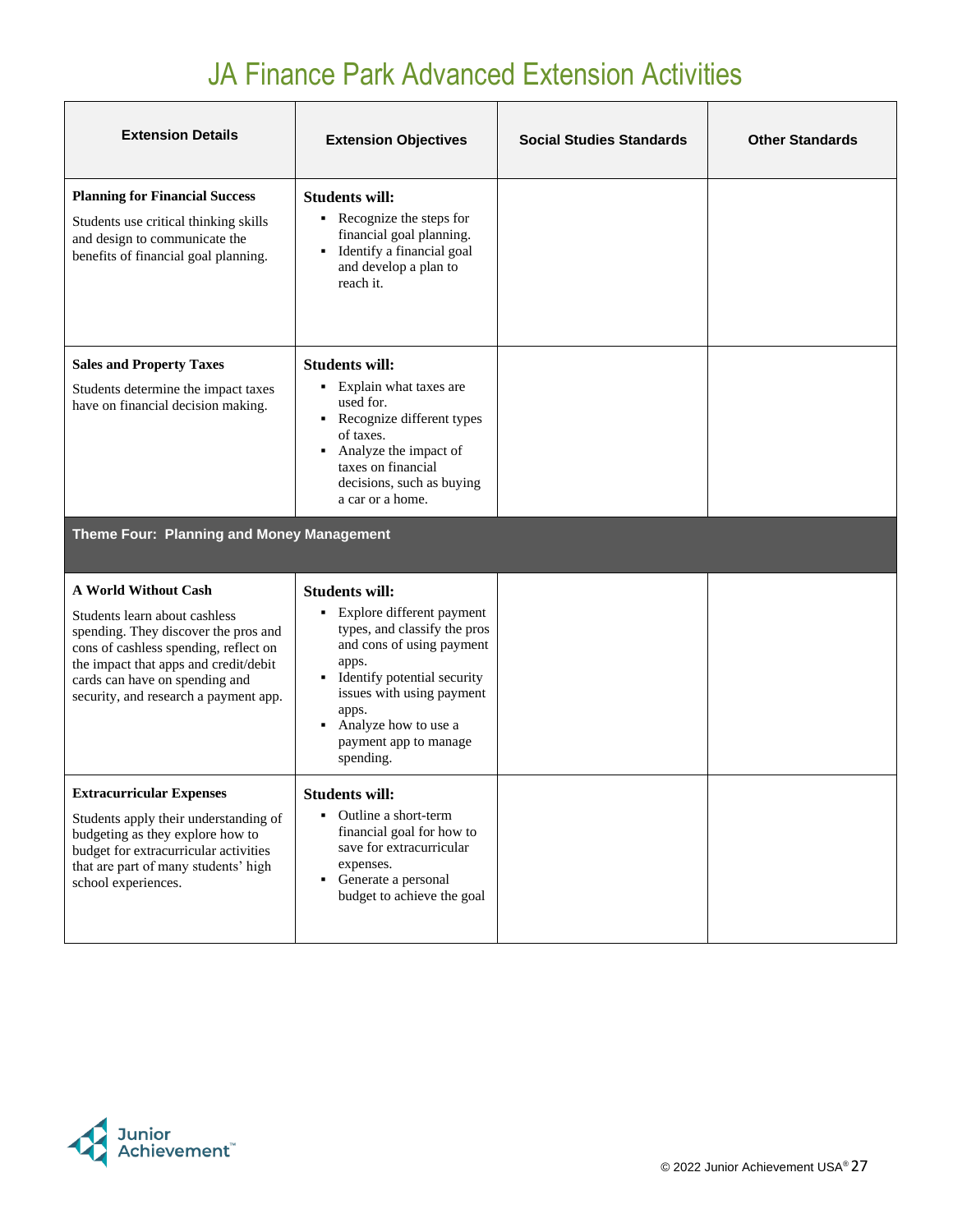| <b>Extension Details</b>                                                                                                                                                                                                                                                   | <b>Extension Objectives</b>                                                                                                                                                                                                                                                                             | <b>Social Studies Standards</b> | <b>Other Standards</b> |  |  |
|----------------------------------------------------------------------------------------------------------------------------------------------------------------------------------------------------------------------------------------------------------------------------|---------------------------------------------------------------------------------------------------------------------------------------------------------------------------------------------------------------------------------------------------------------------------------------------------------|---------------------------------|------------------------|--|--|
| <b>Unexpected Expenses</b><br>Students understand the impact of<br>unexpected expenses on their budget<br>and the role of an emergency fund in<br>meeting those expenses.                                                                                                  | <b>Students will:</b><br>• Evaluate if an emergency<br>fund should be used for<br>different emergency<br>scenarios.<br>Create an emergency fund<br>$\blacksquare$<br>savings plan for an<br>emergency.<br>Analyze how saving for an<br>$\blacksquare$<br>emergency fund can<br>impact a monthly budget. |                                 |                        |  |  |
| Theme Five: Risk Management and Insurance                                                                                                                                                                                                                                  |                                                                                                                                                                                                                                                                                                         |                                 |                        |  |  |
| <b>Auto Insurance</b><br>Students learn about different types of<br>auto insurance policies and what each<br>cover. They explore the costs of                                                                                                                              | <b>Students will:</b><br>• Differentiate among the<br>main types of auto<br>insurance coverage.                                                                                                                                                                                                         |                                 |                        |  |  |
| insurance, including premiums and<br>deductibles, and learn strategies for<br>keeping auto insurance costs low.                                                                                                                                                            | Identify ways to mitigate<br>$\blacksquare$<br>risk to help keep auto<br>insurance costs down.                                                                                                                                                                                                          |                                 |                        |  |  |
| <b>Mortgages</b>                                                                                                                                                                                                                                                           | <b>Students will:</b>                                                                                                                                                                                                                                                                                   |                                 |                        |  |  |
| Students learn the basics about<br>mortgages, including what a<br>mortgage payment consists of and the<br>initial expenses for obtaining a<br>mortgage. They explore different<br>types of mortgages and compare<br>fixed-rate, adjustable-rate, and<br>balloon mortgages. | Explain the expenses<br>٠<br>associated with taking out<br>a mortgage.<br>Differentiate among<br>$\blacksquare$<br>different types of<br>mortgages.                                                                                                                                                     |                                 |                        |  |  |
| Theme 6: Investing                                                                                                                                                                                                                                                         |                                                                                                                                                                                                                                                                                                         |                                 |                        |  |  |
| <b>Purchasing Stocks</b>                                                                                                                                                                                                                                                   | <b>Students will:</b>                                                                                                                                                                                                                                                                                   |                                 |                        |  |  |
| Students learn the basics of stock<br>market investing, compare factors that<br>impact the market, read and respond<br>to scenarios about investing, and are<br>introduced to three investing<br>strategies.                                                               | • Recognize basic principles<br>of investing in stocks.<br>Identify factors that affect<br>$\blacksquare$<br>stocks and the stock<br>market.<br>List strategies for smart<br>$\blacksquare$<br>investing.                                                                                               |                                 |                        |  |  |